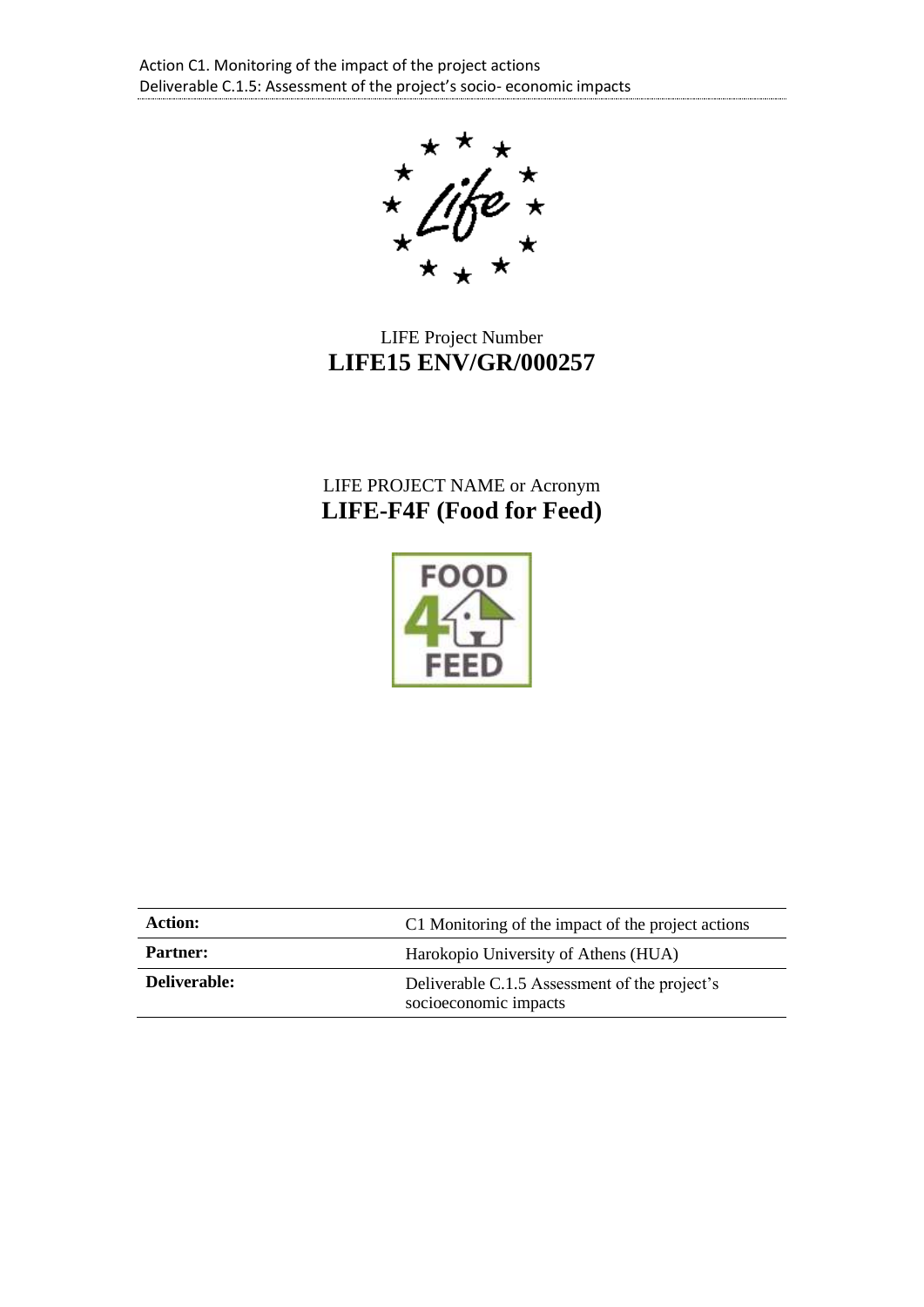This page is intentionally blank.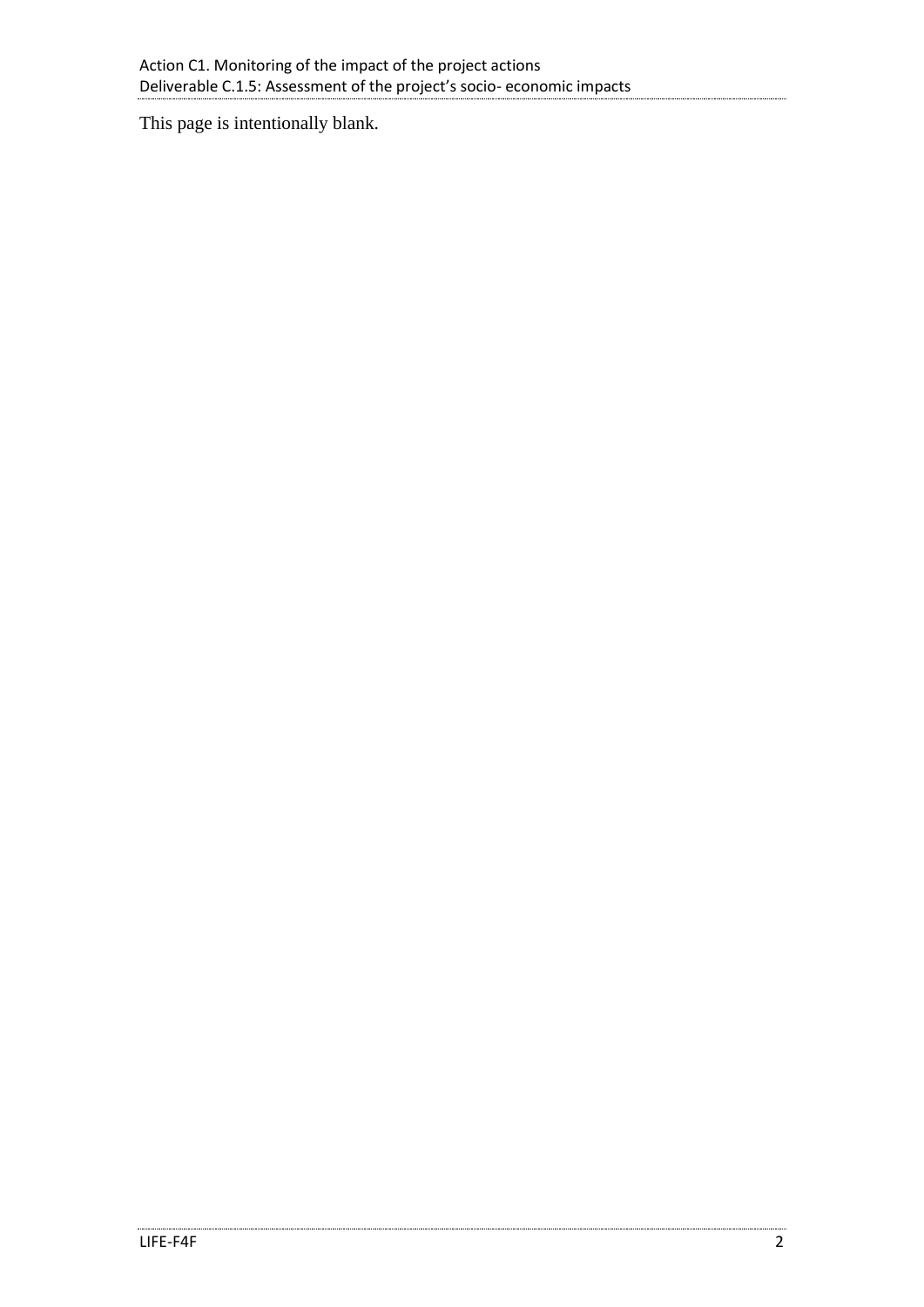# <span id="page-2-0"></span>**Table of contents**

| ΑΝΝΕΧ 1. Ερωτηματολόγιο προς τους Εργαζομένους της Μονάδας Επεξεργασίας |  |
|-------------------------------------------------------------------------|--|
|                                                                         |  |
| ΑΝΝΕΧ 2. Ερωτηματολόγια Διαγνωστικής Έρευνας - Καταναλωτές  38          |  |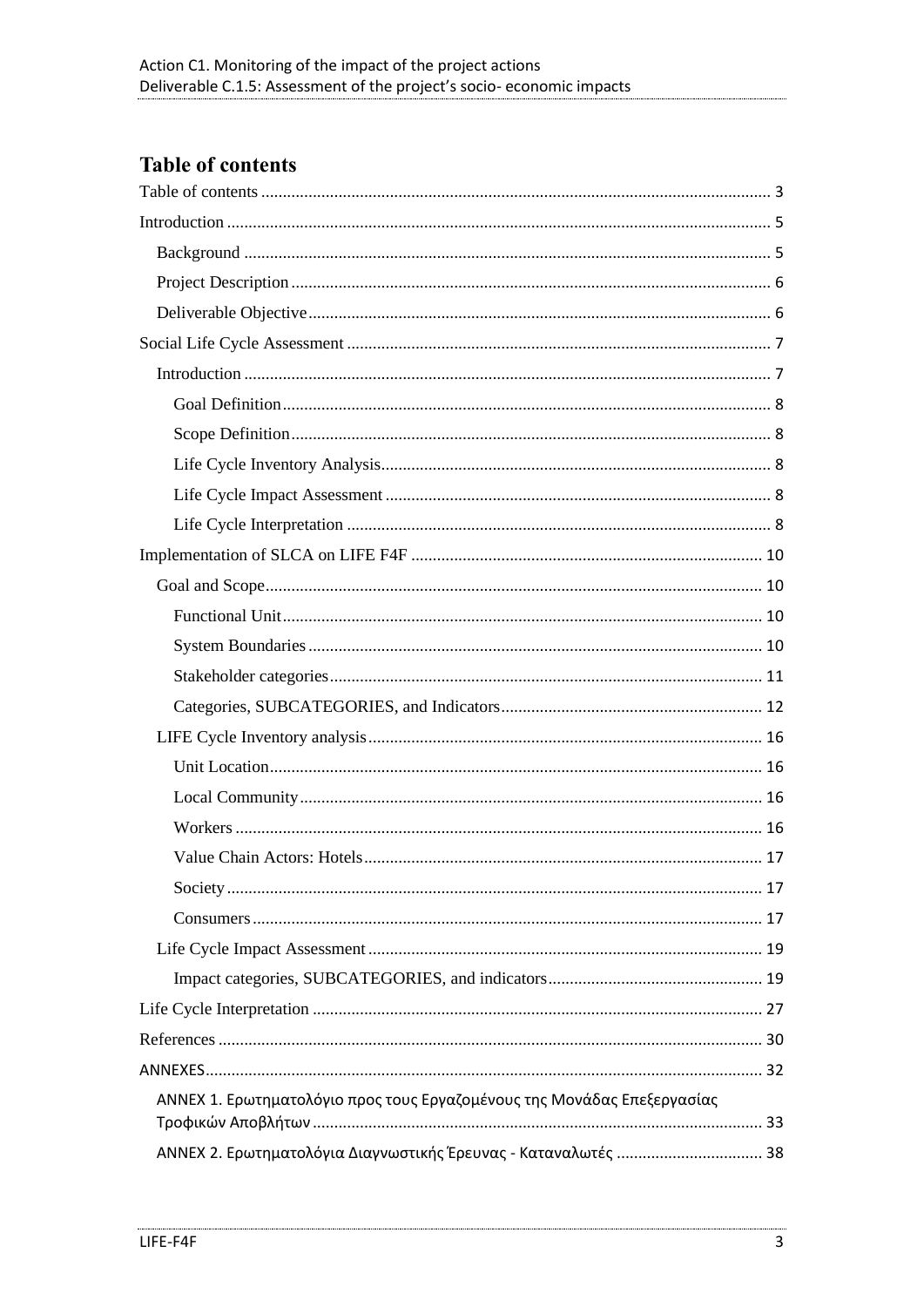This page is intentionally blank.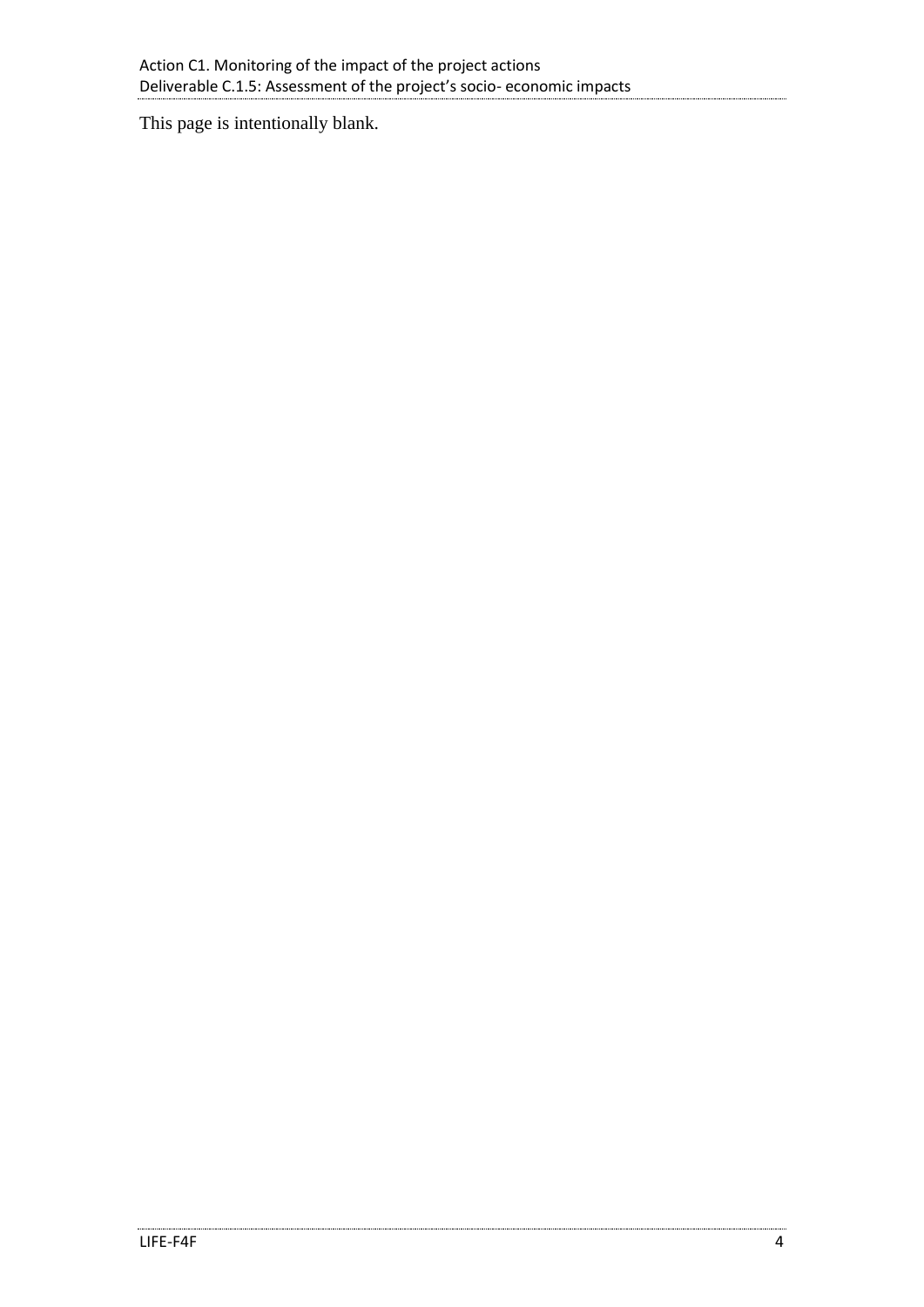# <span id="page-4-0"></span>**Introduction**

## <span id="page-4-1"></span>*Background*

Food waste is one the most prominent issues humanity currently faces. According to the United Nations (UN), it is estimated that 17% of the total global food production is wasted, while in a European Union (EU) level, the amount of food that is wasted reaches up to 88 million tonnes per year. Food waste is associated with socio- economic and environmental issues. From an environmental perspective, food waste generates around 8% to 10% of the global greenhouse emissions, while 38% of the energy used to produce food is also wasted. The social impact is equally important, given that approximately 700 million people are currently hungry, reaching the 8.9% of the world population. Unfortunately, this number increases when considering the people who do not have regular access to a nutritious diet. International organizations, such as the UN, have underlined the need to minimize and better manage food waste; in fact, one of the most important Sustainable Development Goals (SDGs) is to achieve Zero Hunger by 2030, something that is not going to be realized, especially if food waste production and management does not change.

However, introducing an effective change is not a simple task; waste management has beenand still is- a challenge for governments and institutions. EU is promoting the food- waste hierarchy that indicates the best and worst options regarding food waste management. According to this plan, the best option is to reduce the production of food waste; among the effective solutions is the use of food waste as animal feed, after the necessary process. This is a rather competent option, given that not only food waste is diverted from environmentally harmful types of management, but also the problem of covering the needs of the increasing livestock in a word of depleted resources is treated. As San Martin et al. (2016) mention, it is possible to reduce vegetable waste up to 70% by producing animal feed. Additionally, the cost of livestock production can be reduced through the adoption of this practice (Pinotti et al, 2021). Currently, within the EU there are legislative obstacles related to the use of food waste as feed and as a result, approximately only 3 million tonnes of food waste is processed for the production of animal feed (Salemdeeb et al, 2016). Nevertheless, there have been multiple successful cases of recycled food waste to animal feed around the world. Countries such as Japan, South Korea and Taiwan have managed to recycle 40% of their food waste into animal feed. Besides that, in Europe multiple programs and projects take place, exploring this field and its opportunities and limitations; one of these projects is the F4F for which this assessment is realized.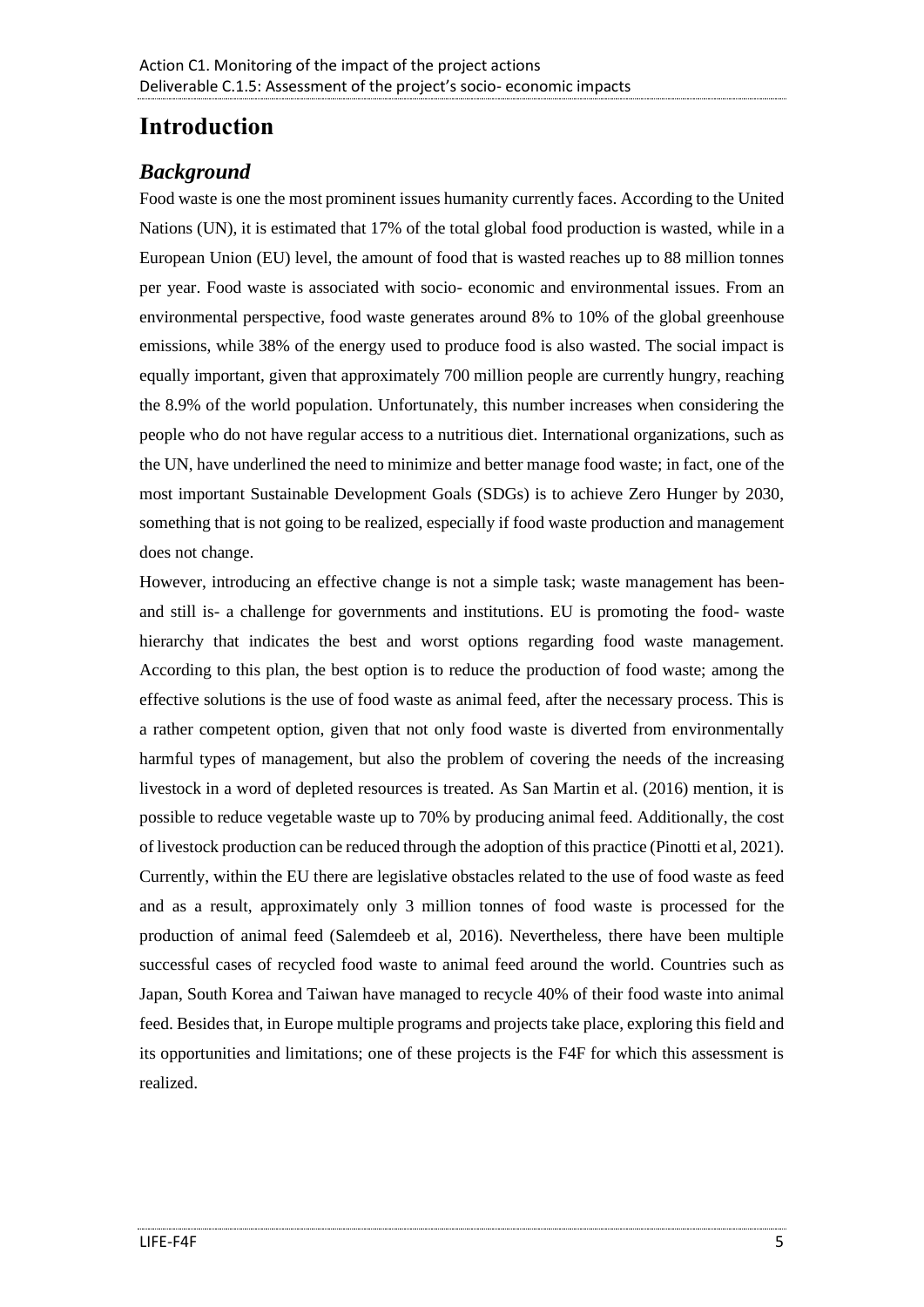## <span id="page-5-0"></span>*Project Description*

European Union is a leading figure regarding environmental and social issues. During the past years it has set specific goals and has implemented multiple programs aiming at the protection of the natural environment and biodiversity.

The European LIFE F4F project is a pilot project that aims at the transformation of food waste to animal feed through an innovative and simple technology that utilizes an altered solar drying process, characterized by low emissions. Thus, the main object of this pilot project is to develop an alternative way of managing food waste and further explore the possibility of implementing this new approach on a larger scale. The project is realised in Crete, and it targets 4- and 5-star hotels in the highly touristic areas of Heraklion and Hersonissos. The process (Image 1) that will be followed in this project begins at the hotels, where food consumption takes place. As a result, food waste is produced and separated in different flows. Then, the separated waste is transported to the unit constructed specifically for the needs of the project, where the hand sorting and the solar drying is implemented. Finally, through this process the feed component is produced that will be transported to the collaborating retailers so that it will be available for consumption.

## <span id="page-5-1"></span>*Deliverable Objective*

The aim of this deliverable is to assess the socioeconomic impacts of this project. To do so, the methodology known as Social Life Cycle Assessment (SLCA) will be applied, following the guidelines that have been developed by the United Nations Environmental Program (UNEP) and the Society of Environmental Toxicology and Chemistry (SETAC). The goal of this methodology is to identify both the negative and positive impacts of the F4F process life cycle, which can further contribute to the decision making regarding the social and socio- economic aspects of the project.

In the following chapters the methodology will be presented (Chapter 2) and implemented (Chapter 3). Then, in Chapter 4 the results of the research are presented and finally, proposals are made in Chapter 5, aiming at the amelioration of the project's process and outcomes.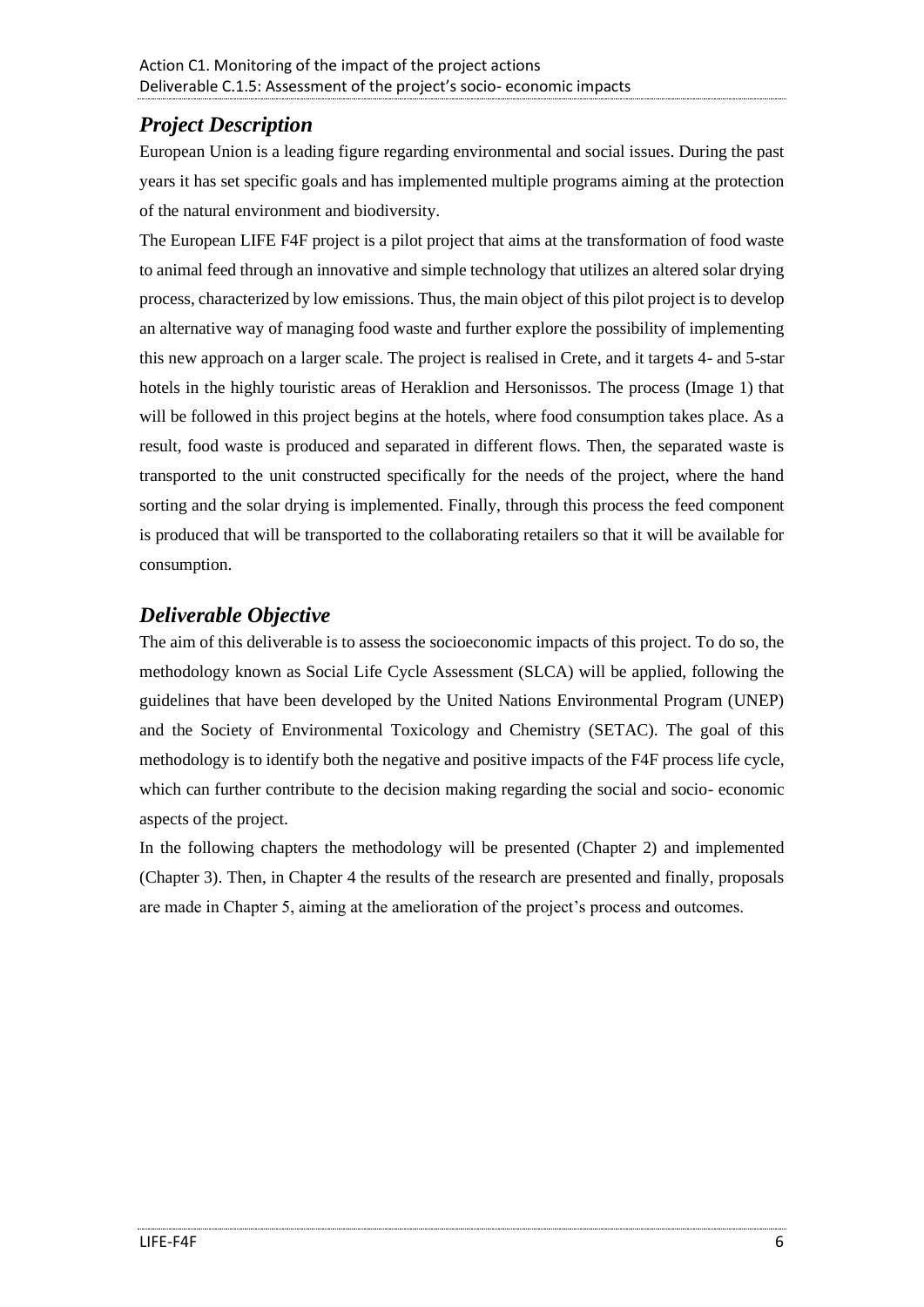Action C1. Monitoring of the impact of the project actions Deliverable C.1.5: Assessment of the project's socio- economic impacts



*Figure 1. The project's process*

# <span id="page-6-0"></span>**Social Life Cycle Assessment**

### <span id="page-6-1"></span>*Introduction*

The SLCA methodology, developed in the late '00s by UNEP/SETAC, can be considered as the complementary part of the Environmental Life Cycle Assessment (ELCA) as its goal is to identify and analyse the potential positive or negative social and socio-economic impacts of a product's (or service) life cycle, from the extraction of raw materials to manufacturing, distribution, use and disposal. The aspects studied in this methodology are situations or issues that affect the stakeholders involved to the product's (or service) life cycle. The reason to conduct such an assessment is to contribute to the decision making related to the product's life cycle, aiming at solving, or at least minimizing, the negative impacts. The framework of the assessment is simple but efficient; its main concepts are the stakeholders, the impact categories, the subcategories, and the indicators. According to the SLCA's Guidelines, for each stakeholder a set of impact categories and subcategories is defined and studied. Additionally, to assess the subcategories, inventory indicators are used. UNEP/SETAC proposes 5 categories of stakeholders that are involved in a product's (or service) life cycle.

These are:

- i. Local Community
- ii. Society
- iii. Workers/Employees
- iv. Consumers
- v. Value chain actors (e.g., NGOs, public authorities etc)

Of course, it is possible to add more stakeholder categories in case it is needed. As it is evident, SLCA tries to study the impacts of a product's (or service) life cycle in different scales, meaning the local, the national and the international scale.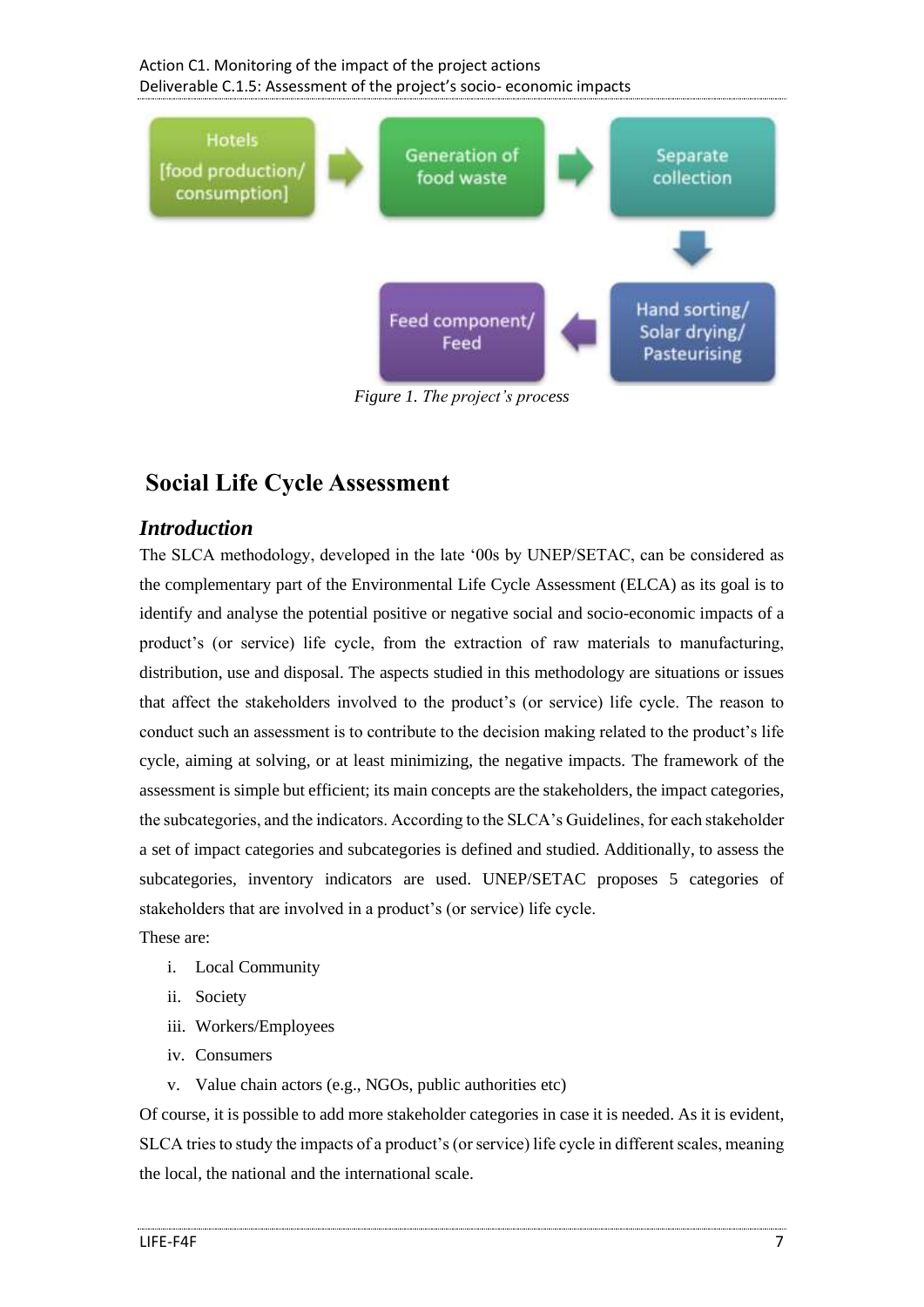The methodology has been developed by UNEP/SETAC following the ISO14040, and thus, it consists of four phases goal and scope definition, inventory analysis and impact assessment. In the following sections, each of these phases will be presented.

## <span id="page-7-0"></span>**Goal Definition**

Defining the goal and the scope are the two first steps of the SLCA and the most important ones, as they establish the pathway followed for the assessment to be realized. More precisely, the goal defines what will be studied and why. Some of the questions that should be asked in this stage are *"why is this SLCA conducted? Who is it being done for or who will the audience be? How do they intend to use the results?".* However, probably the crucial question is *"are there any places, or processes in the production chain that have a negative social impact (or impacts that may be improved), if so, who are the victims, where in the chain does it occur and how might it be addressed?".* 

## <span id="page-7-1"></span>**Scope Definition**

The scope aims at defining the most practical aspects of the assessment; thus, it describes the product and its limits, the part of the life cycle that will be assessed, the stakeholders involved, the categories and subcategories to include and the data needed for the realization of the study. Key features of the scope are the functional unit, meaning the function of the product studied, as well as the system's boundaries. Also, the type of information needed is defined so that the data collection will be realised in the next phase of the assessment.

### <span id="page-7-2"></span>**Life Cycle Inventory Analysis**

The second phase of the SLCA includes the collection and validation of the data and the identification of the hotspots. Regarding the data, they can be generic and/or site- specific. The generic data are useful as they can indicate quite early in the process the stages of the product's life cycle that are susceptible to negative impacts. However, SLCA is place- depended, as local laws, economy and culture determine a product's life cycle; therefore, it often highly recommended to collect site- specific data as well. Combining both generic and site- specific data leads to more reliable results that better represent the positive and negative impacts of the system assessed.

## <span id="page-7-3"></span>**Life Cycle Impact Assessment**

In this phase of the SLCA the data are aggregated and related to the defined categories and subcategories. Also, the analytical method that will be used is described.

## <span id="page-7-4"></span>**Life Cycle Interpretation**

The last phase of the SLCA refers to the interpretation of the results and to the description of the conclusions. Parts of this phase are the identification of the crucial issues, the evaluation of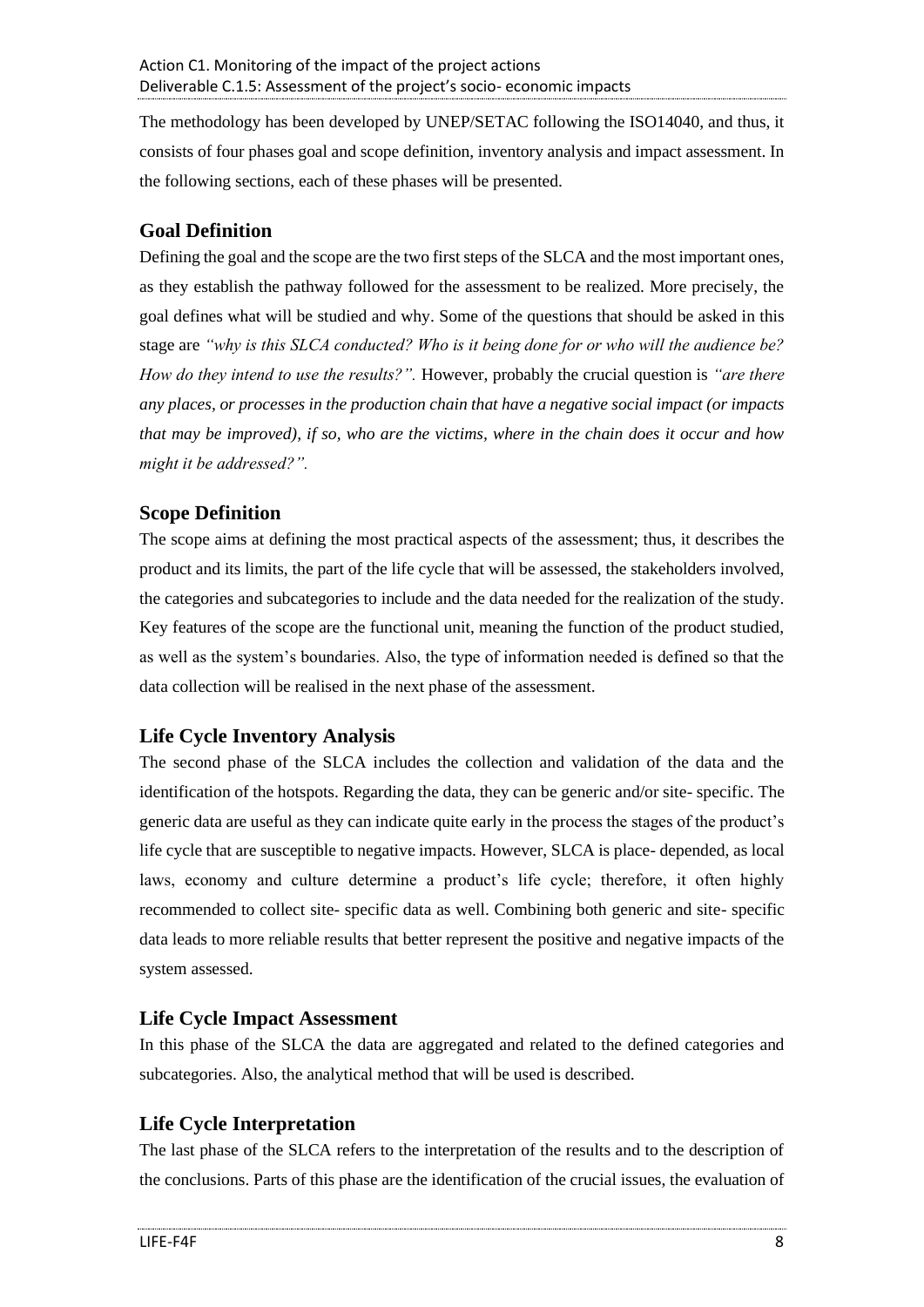the assessment, meaning recognizing the limitations, the level of engagement the stakeholders showed, as well as the proposal of specific recommendations that can potentially ameliorate the product's life cycle, but also the development of the assessment.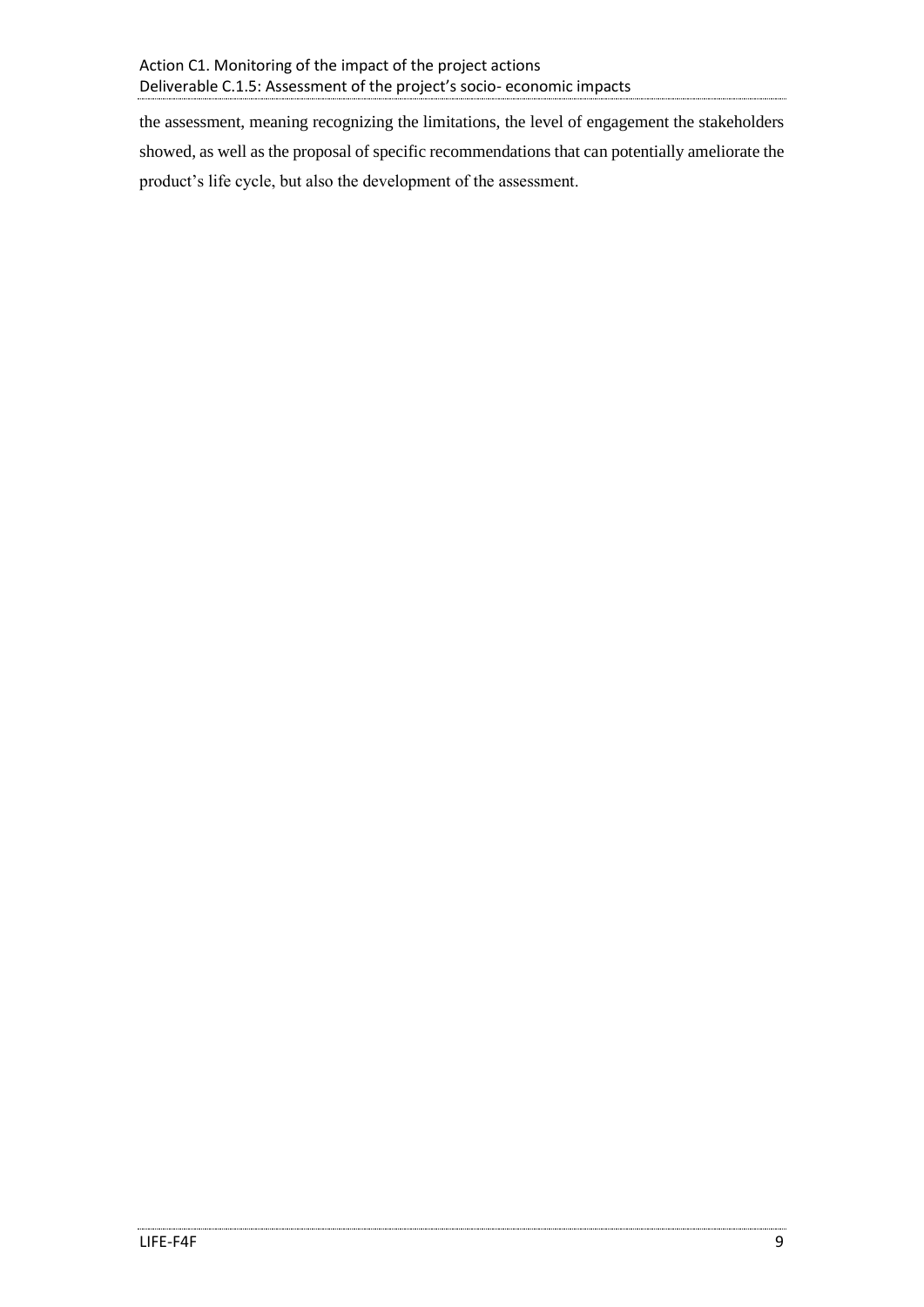# <span id="page-9-0"></span>**Implementation of SLCA on LIFE F4F**

## <span id="page-9-1"></span>*Goal and Scope*

The goal of the assessment is to identify the potential socio- economic impacts of the European pilot program LIFE F4F. Hence, this assessment is conducted in order to locate and describe the potential weaknesses and strengths of the unit's recycling process. The recording and analysis of the potential impacts will contribute to the future decision making, given that the aim of this pilot project is to implement the recycling process to a larger scale. Hence, the outcomes of this assessment will be available to the partners responsible for this project, to the stakeholders involved, as well as to the civil society.

The scope of the study is to assess the life cycle of the project's process, emphasizing at the pilot-scale unit where the sorting and the solar drying takes place.

### <span id="page-9-2"></span>**Functional Unit**

The functional unit for this SLCA is the 3.000 tonnes feed component per year that the pilotscale unit is expected to produce, according to the business plan. Thus, in this study, the socioeconomic impacts arising from the production of 3.000 tonnes per year of feed through the recycling process of food waste collected from the hospitality sector are explored.

#### <span id="page-9-3"></span>**System Boundaries**

The study follows the production process of feed from food waste collected from the collaborating 5- and 4-stars hotels located in Heraklion and Hersonissos, two highly touristic areas in the Prefecture of Heraklion, in Crete. This process is realized within the unit that has been designed and constructed for the pilot program in the vicinity of Nea Alikarnassos, also located in the Prefecture of Heraklion.

The process is developed in the following stages:

*Stage 1*

A refrigerated truck collects food waste from the collaborating 5 and 4- star hotels and disposes it at the unit.

*Stage 2*

The waste is positioned on a belt conveyor where the hand sorting is realized. During this stage all the liquids present in the waste are removed and thus, the final product is solid, hand sorted waste. The residual is transported to the nearby Waste Pre- processing Unit, after weighing it. *Stage 3*

The solid waste is channelled to a funnel that leads it to a blender where a pulp is created.

*Stage 4*

A pump pushes the pulp to the drying cells, which are located in the greenhouse of the unit.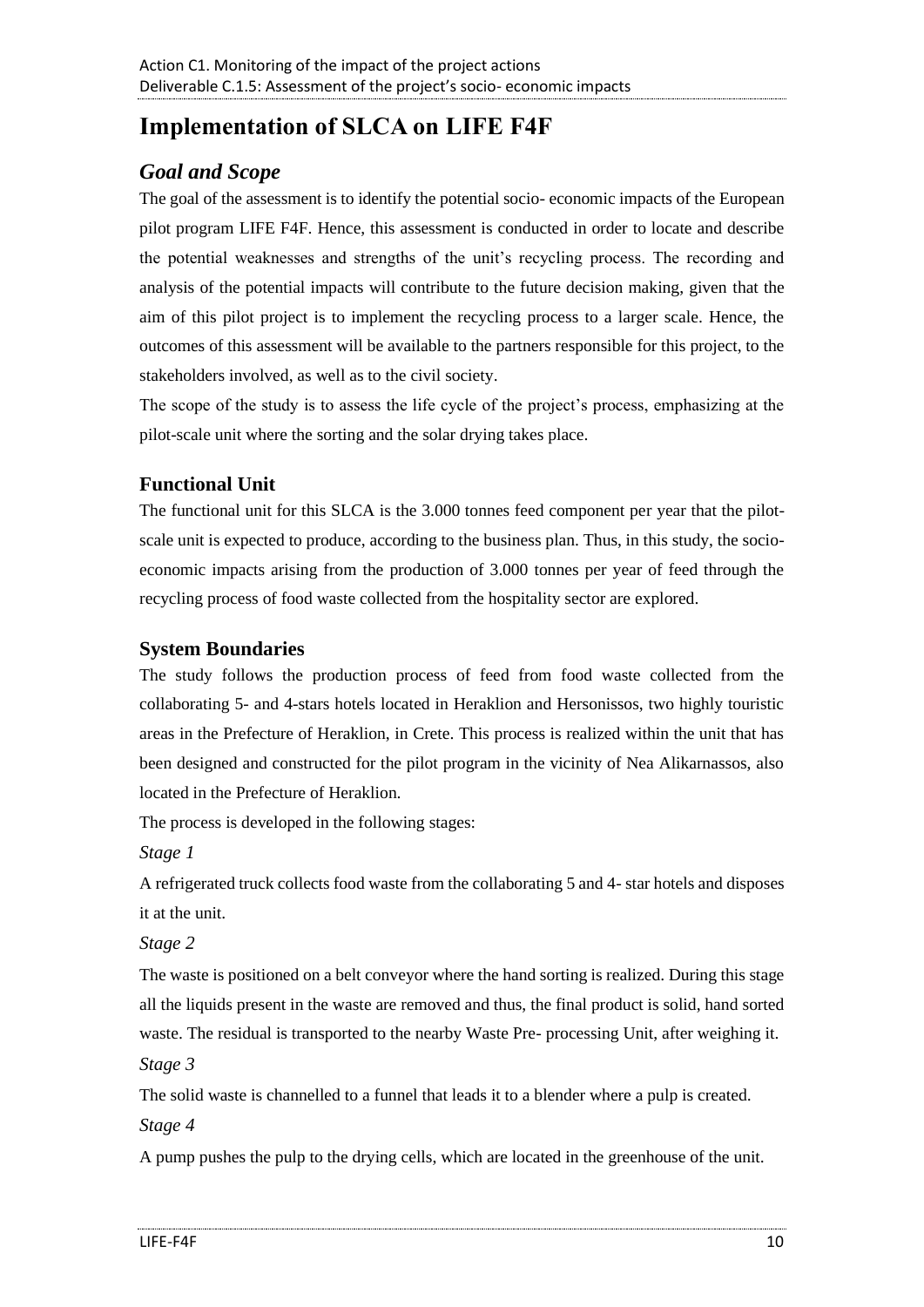#### *Stage 5*

The organic pulp is deposited to an inox basin where it is stirred until its moisture is decreased up to 6 -10%.

#### *Stage 6*

The last stage includes emptying the cells and the storing of the final product into big bags before it is transported to the rest actors of the value chain.



*Figure 2. The system boundaries of this study* 

## <span id="page-10-0"></span>**Stakeholder categories**

The stakeholder categories that will be included in this study are the following:

## **Local Community**

For the case of the F4F pilot program, the local community is considered to be the Prefecture of Heraklion in Crete, where the unit is located, as well as the collaborating hotels and the rest of the hospitality services.

### **Society**

This stakeholder refers to the Greek society in a national level. Although the production system under investigation is realised in a pilot scale, it is also feasible to be realised as a potential process in regional or national level.

## **Workers**

The workers studied in this assessment work in the different stages of the production system, including the drivers of the refrigerated tracks and the administration officers.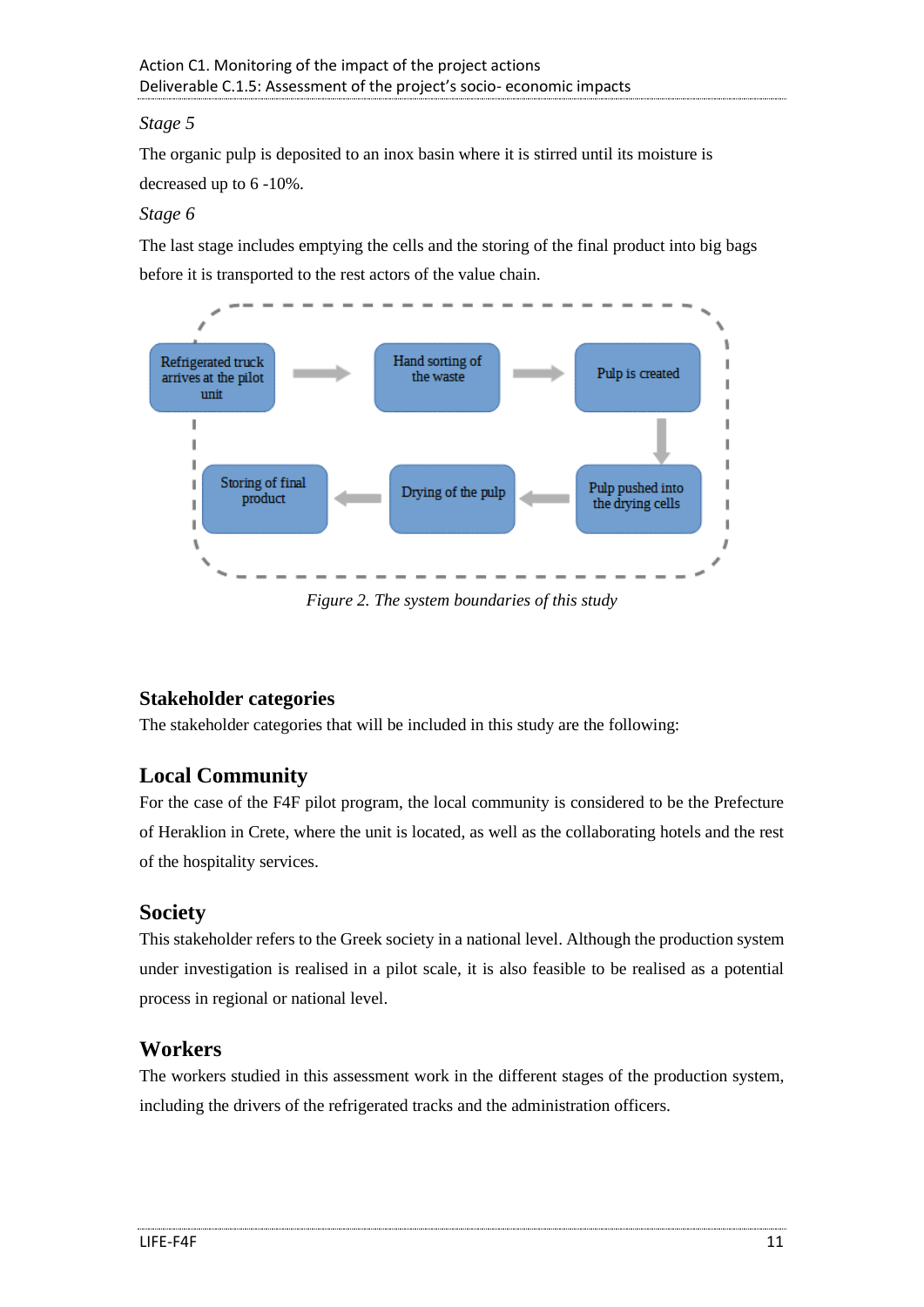## **Consumers**

The consumers that will be included in this study are the ones who receive the final product, meaning the feed. These are considered to be the stockbreeders located in the island of Crete, as well as pet owners of company animals, such as dogs and cats and also, the furry animals' growers and pet feed producers.

## **Value chain actors**

The value chain actors include the hoteliers, the catering and the retailer that collaborate with this European pilot program and generally the hospitality sector.

## <span id="page-11-0"></span>**Categories, SUBCATEGORIES, and Indicators**

In this section, the categories, subcategories, and indicators for each stakeholder are presented. The determination of the categories, subcategories and indicators that are used in this assessment was based primarily on the Guidelines of the UNEP/SETAC, as well as on the specific

|  |                                                                                 | Table 1. The subcategories and indicators used for the stakeholder category "workers" |  |  |  |
|--|---------------------------------------------------------------------------------|---------------------------------------------------------------------------------------|--|--|--|
|  | $\mathbf{W}_{\alpha\mathbf{v}}$ and $\mathbf{w}_{\alpha\mathbf{v}}$ in the unit |                                                                                       |  |  |  |

| <u>WURCLS</u> (III the unit) |                                               |                              |  |
|------------------------------|-----------------------------------------------|------------------------------|--|
| Subcategory                  | <b>Indicator</b>                              | Data type                    |  |
|                              | Working hours (without transportation)        | Quantitative                 |  |
| <b>Working</b>               | Changes at the schedules                      | Quantitative                 |  |
| <b>Conditions</b>            | Cost of transportation                        | Quantitative                 |  |
|                              | Time of transportation                        | Quantitative                 |  |
|                              | Presence of contract                          | Qualitative                  |  |
| <b>Working Rights</b>        | Compliance with the contract agreement        | Qualitative                  |  |
|                              | Compliance with agreed working hours          | Qualitative                  |  |
|                              | Compliance with the agreed payment            | Qualitative                  |  |
|                              | Freedom to associate                          | Qualitative                  |  |
|                              | Social benefits                               | Qualitative/<br>Quantitative |  |
|                              | Social security                               | Qualitative/<br>Quantitative |  |
|                              | % of each sex occupied in the unit            | Quantitative                 |  |
|                              | Provision of special equipment                | Qualitative                  |  |
| <b>Health</b> and            | Info-session for the use of special equipment | Qualitative                  |  |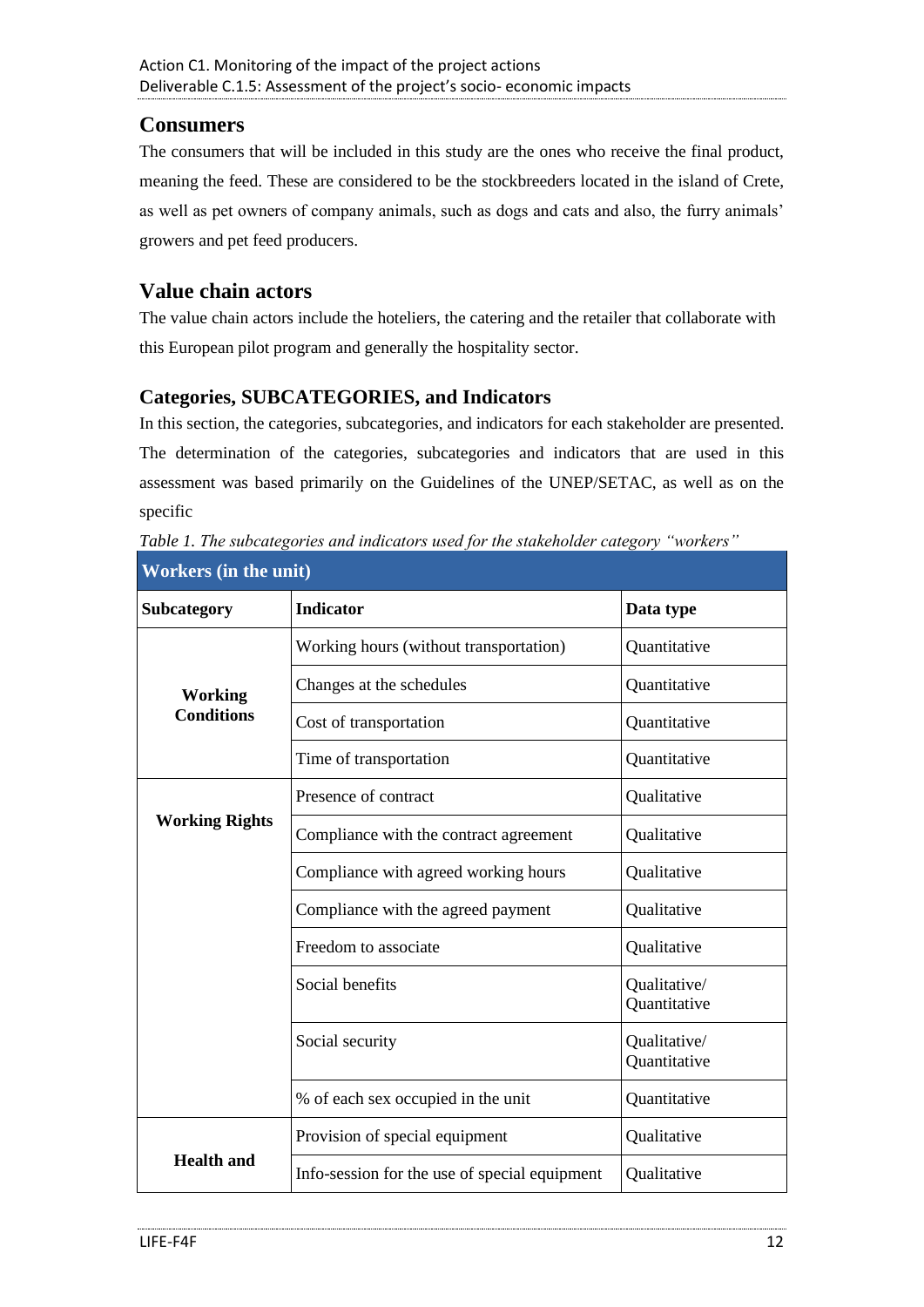#### Action C1. Monitoring of the impact of the project actions Deliverable C.1.5: Assessment of the project's socio- economic impacts

| <b>Workers (in the unit)</b> |                                      |                              |  |
|------------------------------|--------------------------------------|------------------------------|--|
| <b>Security</b>              | Info-session for the probable danger | Qualitative                  |  |
| <b>Satisfaction</b>          | Employment opportunities             | Qualitative/<br>Quantitative |  |
|                              | Training                             | Qualitative/<br>Quantitative |  |

| Table 2. The subcategories and indicators used for the stakeholder category "local |  |
|------------------------------------------------------------------------------------|--|
| community" Local Community                                                         |  |

| <b>Local Community</b> |                                                                   |                              |  |
|------------------------|-------------------------------------------------------------------|------------------------------|--|
| Subcategory            | <b>Indicator</b>                                                  | Data type                    |  |
|                        | Accessibility to the action                                       | Qualitative                  |  |
| <b>Transparency</b>    | Informative campaign before the launch of the<br>action           | Qualitative                  |  |
| Participation          | Number of local stakeholders participating to<br>the action       | Quantitative                 |  |
| <b>Trust</b>           | Trust towards the involved actors                                 | Qualitative                  |  |
| Occupation             | Number of new jobs for locals directly related<br>to the action   | Quantitative                 |  |
|                        | Number of new jobs for locals indirectly<br>related to the action | Quantitative                 |  |
|                        | New public constructions related to the action                    | Qualitative/<br>Quantitative |  |
| <b>Quality of life</b> | Amelioration of the road network                                  | Qualitative/<br>Quantitative |  |
|                        | Amelioration of the landscape                                     | Qualitative                  |  |
|                        | Amelioration of public health                                     | Qualitative/<br>Quantitative |  |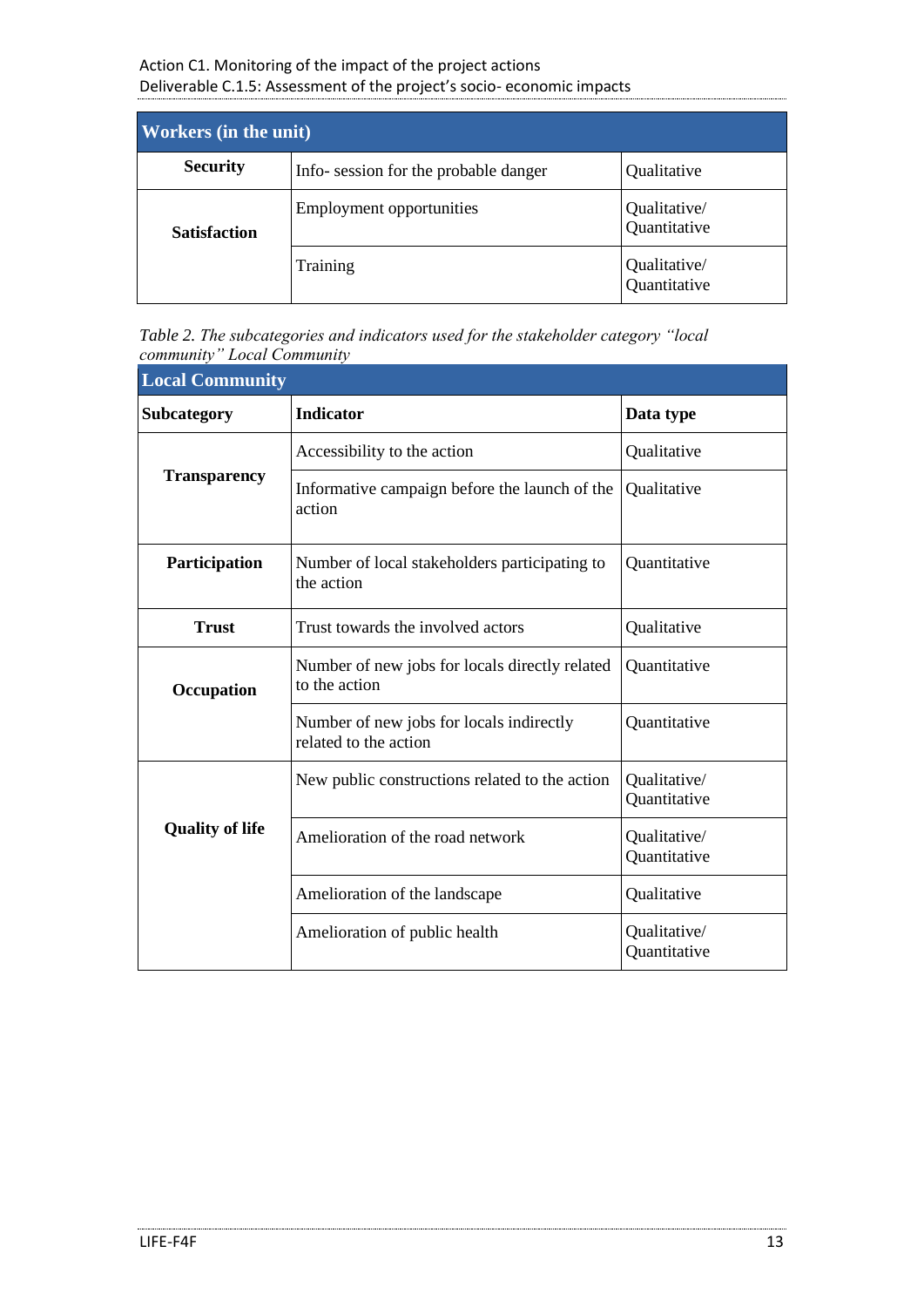| <b>Society</b>                    |                                                                                |                                   |
|-----------------------------------|--------------------------------------------------------------------------------|-----------------------------------|
| <b>Subcategory</b>                | Indicator                                                                      | Data type                         |
| <b>Waste Management</b>           | Changes of the food waste quantities diverted<br>from being illegally disposed | Quantitative                      |
|                                   | Changes of the food waste quantities diverted<br>from being buried             | <i><u><b>Ouantitative</b></u></i> |
| <b>Employment</b>                 | Total number of new job opportunities when<br>implemented in a national level  | Quantitative                      |
| <b>Awareness</b>                  | Organization of educational events raising<br>awareness related to food waste  | Qualitative                       |
| Governance and<br><b>Policies</b> | Agreement with EU policies regarding food<br>waste                             | Qualitative/<br>Quantitative      |

*Table 3. The subcategories and indicators used for the stakeholder category "society"*

|  | Table 4. The subcategories and indicators used for the stakeholder category "consumer" |  |  |  |  |
|--|----------------------------------------------------------------------------------------|--|--|--|--|
|--|----------------------------------------------------------------------------------------|--|--|--|--|

| <b>Consumers</b>         |                              |                              |
|--------------------------|------------------------------|------------------------------|
| <b>Subcategory</b>       | <b>Indicator</b>             | Data type                    |
|                          | Affordability                | Quantitative                 |
| <b>Choice</b>            | Accessibility                | Qualitative                  |
|                          | Labels                       | Qualitative                  |
|                          | Traceability                 | Qualitative                  |
| <b>Satisfaction</b>      | Overall satisfaction         | Qualitative                  |
| <b>Health and Safety</b> | Safety for humans and cattle | Qualitative/<br>Quantitative |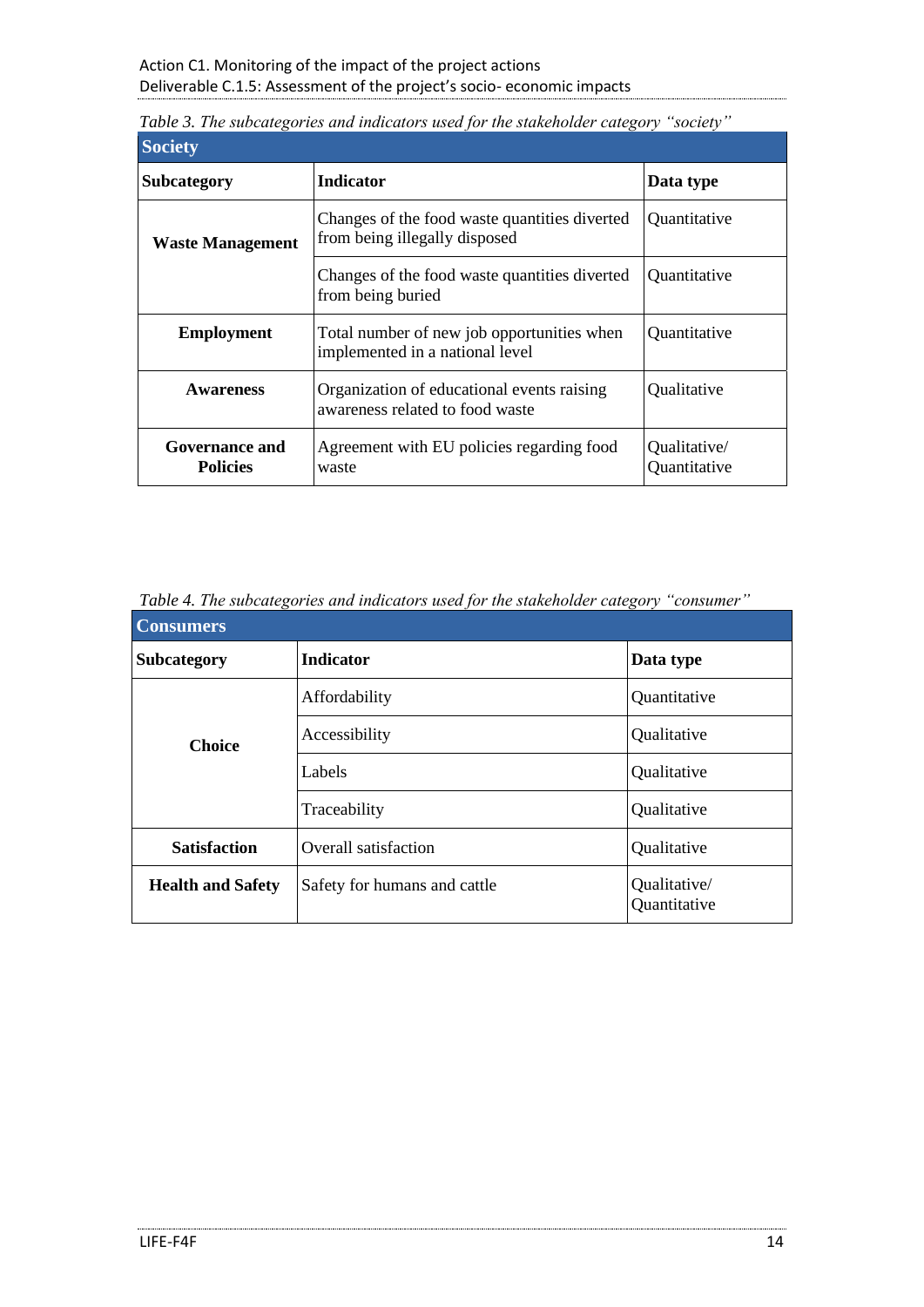| <b>Hotels (Value Chain Actors)</b>           |                                                                                                |                              |  |
|----------------------------------------------|------------------------------------------------------------------------------------------------|------------------------------|--|
| <b>Subcategory</b>                           | <b>Indicator</b>                                                                               | Data type                    |  |
| <b>Efficiency</b>                            | Additional commercial profits for the<br>company                                               | Qualitative/<br>Quantitative |  |
|                                              | Cost reduction of waste management                                                             | Qualitative/<br>Quantitative |  |
|                                              | Additional non-commercial profits (i.e.,<br>subsidies)                                         | Qualitative/<br>Quantitative |  |
| <b>Expansion of hotels'</b><br>target groups | Number of new clients due to the green<br>practices                                            | Qualitative/<br>Quantitative |  |
| Spill over effect                            | Adoption and implementation of green<br>practices in another sector of the hotel's<br>function | Qualitative/<br>Quantitative |  |

|  |  | Table 5. The subcategories and indicators used for the stakeholder category "hotels" |  |
|--|--|--------------------------------------------------------------------------------------|--|
|  |  |                                                                                      |  |

## **Data collection**

As it has been already underlined, SLCA is place- depended, meaning that the geographical component determines the outcomes of the assessment. For that reason, it is highly recommended to combine both generic and site- specific data, aiming for the best and most representative result. However, collecting site- specific data can be a challenging process, as multiple complications might arise. In the case of the F4F pilot program, the data used for the assessment are mainly generic data, extracted from international and national databases provided online by institutions and organizations such as the Hellenic Statistical Authority (ELSTAT) and the statistical office of Europe (EUROSTAT). For the stakeholder categories "workers" and "consumers", two different questionnaires were distributed to each group, aiming at understating the advantages and disadvantages of the production process and the final product, as well at exploring any limitations and other socio- economic issues related to the production process. Additionally, academic literature was used related to issues such as the production of feed from food waste and the function of food recycling centres. The conduction of an *in-situ* research was not possible due to several limitations, including the COVID- 19 pandemic that hindered part of the assessment. Besides the limitations imposed by COVID- 19, it is important to mention that some of the databases are not currently updated, hence there is an error in the numbers used, nevertheless, the overall outcomes are considered to be representative.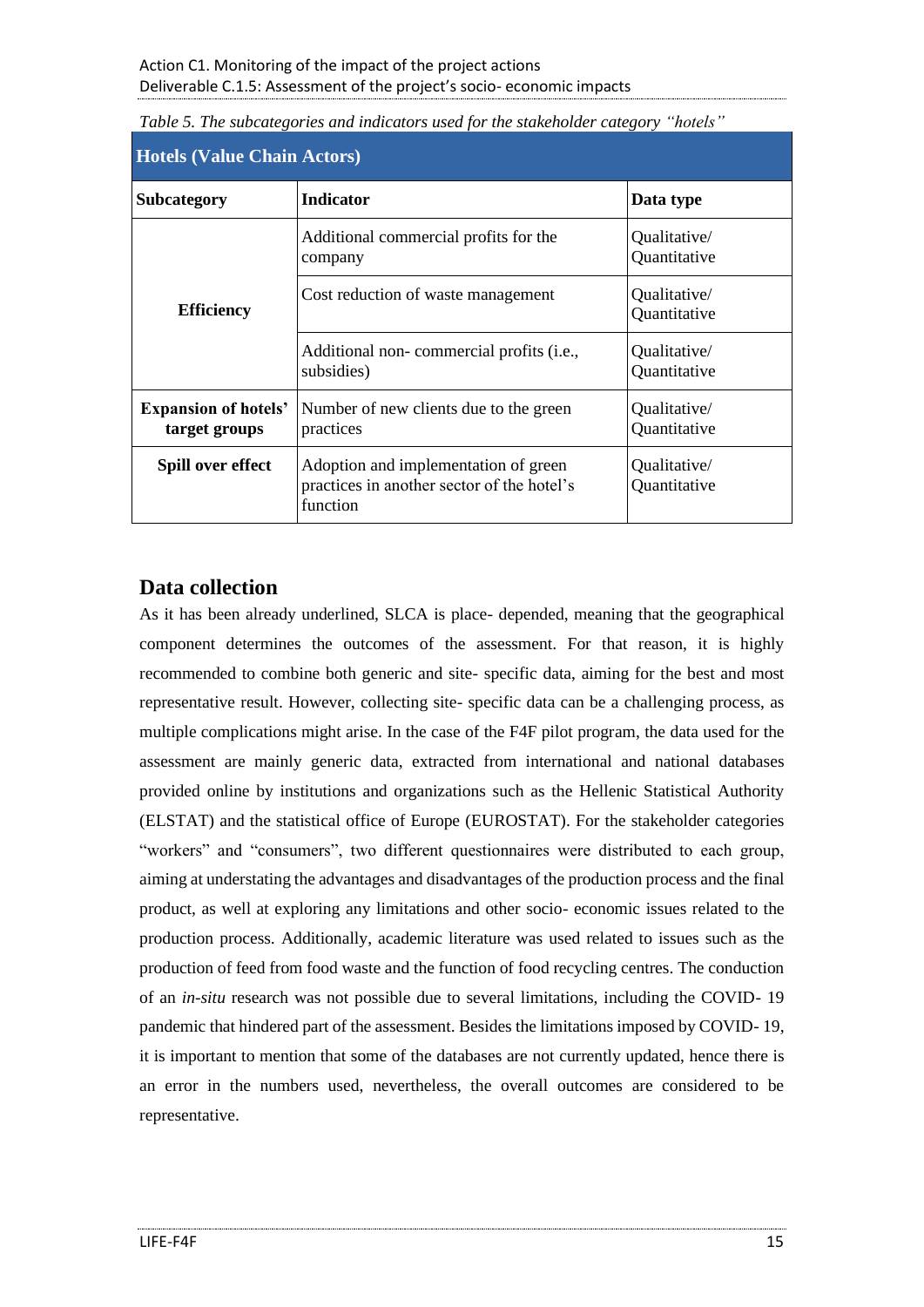## <span id="page-15-0"></span>*LIFE Cycle Inventory analysis*

This section includes the data collection that relates to the characteristics of the study area, meaning the Prefecture of Heraklion, as well as to the unit and its function. Additionally, information related to the involved stakeholders are also presented.

### <span id="page-15-1"></span>**Unit Location**

The unit under study is located in Nea Alikarnassos, which is less than 5km far from the city centre of Heraklion. Based on information retrieved from the official website of the Iraklio Urban Buses, the access to the unit can be realized by urban bus lines of zone A, as for example bus number 7 that follows the itinerary Giofiro - Prassa – Amnissos. The price for one itinerary is 1,10€, while a monthly bus card costs 60,00€. Time wise, the itinerary does not take more than half an hour and the frequency of buses does not exceed 10 minutes.

## <span id="page-15-2"></span>**Local Community**

Crete is the largest island of Greece, and the Prefecture of Heraklion is one of the most populated areas of Greece. According to the census of 2011, the total population of Greece was 10.816.286 and the total population of Crete was 591.772, while in the Prefecture of Heraklion 304.000 people were counted<sup>6</sup>. Regarding local economy, the two most important economic sectors are agriculture and tourism. In the Prefecture of Heraklion there are 885 hotel units with more than 76.000 beds, while the number of visitors in 2018 exceeded 5000 (INSETE, 2020). The work force of this sector reached 38.855 in 2018. Agriculture is also a crucial sector for the Prefecture as it occupies 82.000 persons from the total of 166.688 employed persons based on data from  $2016^{8.9}$ . Especially for feed producers, data from 2011 show that the total number in the Prefecture of Heraklion was 624, which is less than the 1% of the total number of feed producers of Greece<sup>10</sup>.

#### <span id="page-15-3"></span>**Workers**

As it has been already mentioned, most of the employed persons in Crete are occupied in the sectors of tourism and agriculture, while unemployment was 17,3% in 2020. According to the Business Plan for a full-scale unit, 12 workers would have been hired in the following positions: *Table 6. Number of workers in the pilot unit by position*

| . .<br><b>Position</b>   | <b>Number of employees</b> |
|--------------------------|----------------------------|
| Sorting                  |                            |
| <b>Drying</b>            |                            |
| Pasteurizing             |                            |
| Packaging                |                            |
| Transportation (drivers) |                            |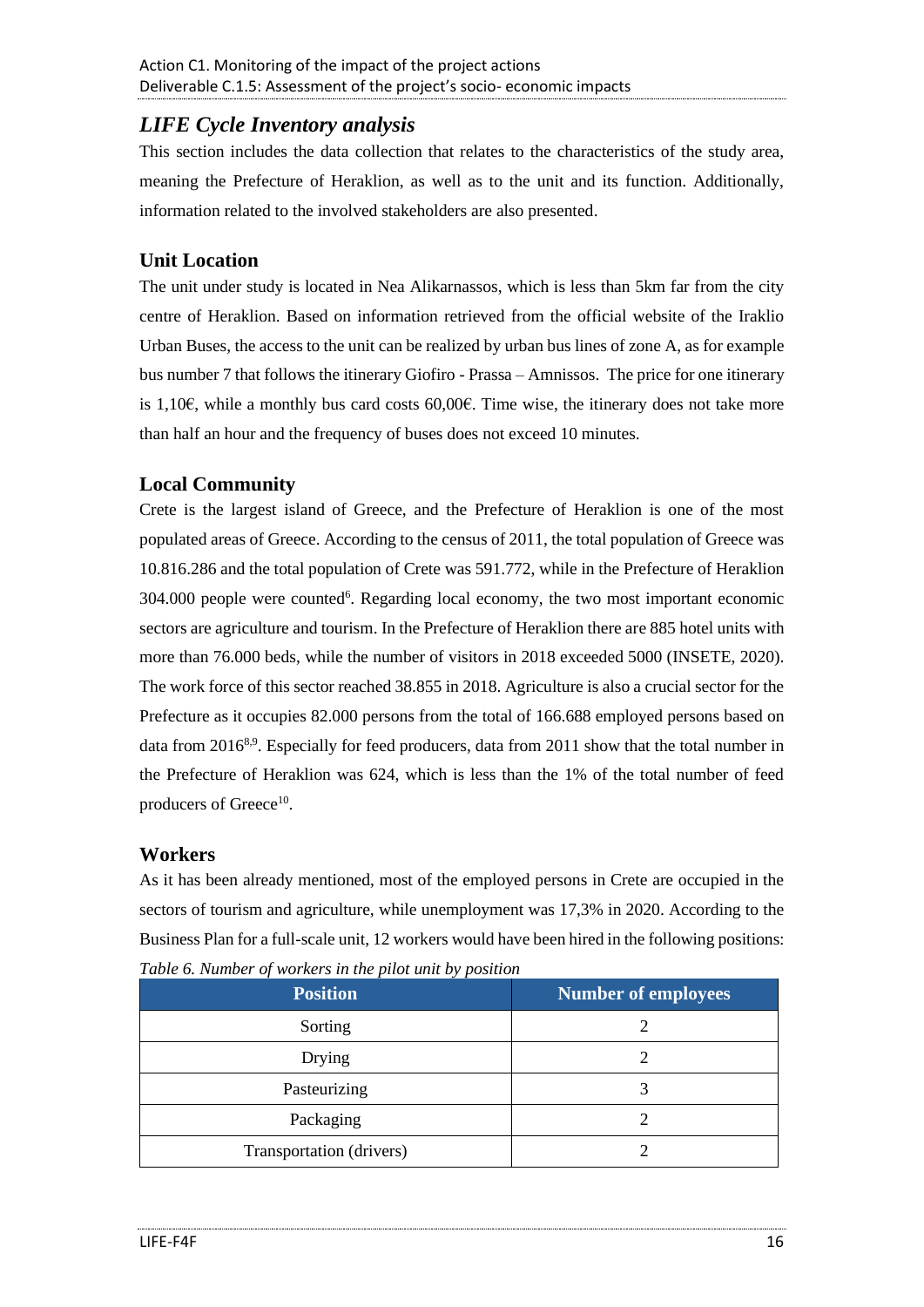| Administration |    |
|----------------|----|
| <b>Total</b>   | 14 |

The annual cost for this number of employees is estimated to 156.672,00 euros.

### <span id="page-16-0"></span>**Value Chain Actors: Hotels**

The hotels participating in the action are presented in [Table 7](#page-16-3).

<span id="page-16-3"></span>*Table 7. Collaborating hotels and the generated quantity food waste*

| <b>Hotel</b>                    | <b>Category</b> | <b>Number of</b><br><b>beds</b> | <b>Daily quantity</b><br>of food waste<br>(kg) | <b>Monthly quantity</b><br>of food waste (kg) |
|---------------------------------|-----------------|---------------------------------|------------------------------------------------|-----------------------------------------------|
| Apollonia Beach<br>Resort & Spa | $5*$            | 671                             | 336                                            | 10.065                                        |
| Aquila Atlantis<br>Hotel        | $4*$            | 291                             | 115                                            | 3.450                                         |
| Olive Green                     | $4*$            | 100                             | 26                                             | 780                                           |
| Creta Maris Beach<br>Resort     | $5*$            | 1078                            | 539                                            | 16.170                                        |
| Santa Marina<br>Resort          | $4*$            | 398                             | 199                                            | 5.970                                         |
| <b>Galaxy Hotel</b>             | $4*$            | 234                             | 59,5                                           | 1.785                                         |

#### <span id="page-16-1"></span>**Society**

Greece is one of the old members of EU and it went through an economic and social crisis since 2010 that still affects many Greeks. According to recent data retrieved from ELSTAT, the unemployment rate is 13,9%, affecting mainly young people, while 28,9% of the total population is exposed to the risk of poverty. Greece is also an important producer of food waste. Based on a recent report from UN, Greece is the EU country with the highest food waste production, as it reaches the large amount of 142kg/inh/yr. Food waste has related to multiple environmental, but also socio- economic impacts; high production of GHG, land degradation, water shortages and a cost reaching up to \$1trillion per year is the result of food waste and food loss (Ambeliotis, 2017).

#### <span id="page-16-2"></span>**Consumers**

The consumers of this product are separated in two groups: the stockbreeders and the companion pet owners. Regarding stockbreeders, according to data from 2009, in the Prefecture of Heraklion there are in total 1.641 cattle, 453.093 sheep, 188.270 goats and 12.597 pigs. However, regarding owners of companion animals, there are not specific data for the area; besides that, it is a fact that Greece is facing a serious issue with stray cats and dogs, which are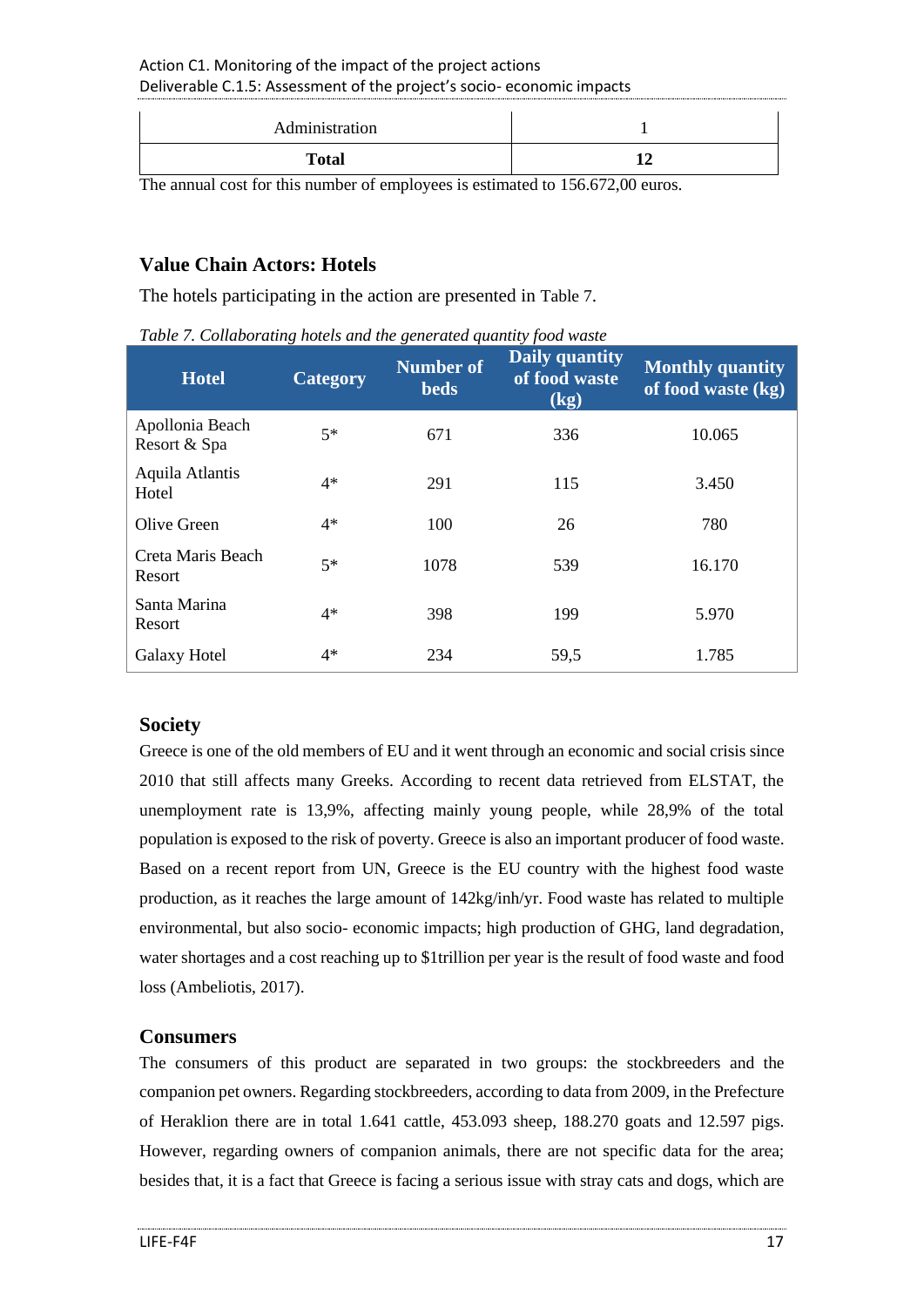often fed with animal feed by citizens, without being owned by someone. Therefore, it is not possible to define how many animals will be fed by the product or how many people will be interested in the product.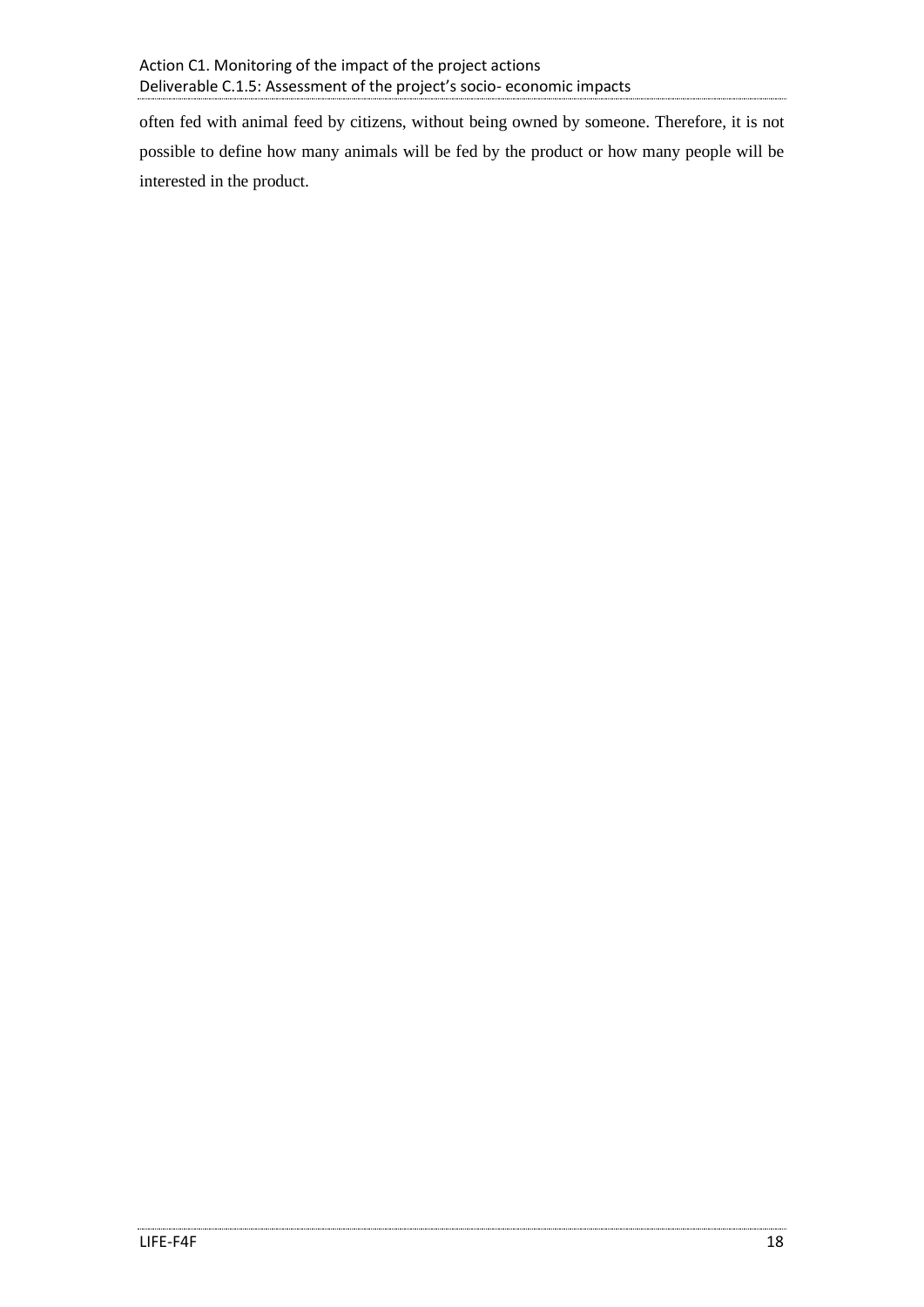## <span id="page-18-0"></span>*Life Cycle Impact Assessment*

### <span id="page-18-1"></span>**Impact categories, SUBCATEGORIES, and indicators**

### **Local Community**

#### a) Transparency

Information about the pilot LIFE F4F project, its evolution and the deliverables can be fully accessed by everyone on the website of the project. Hence, it is a fully transparent and accessible action to the locals and to every other citizen interested in this specific approach of waste management.

#### b) Participation

The participation to the pilot program is satisfying as the unit is still rather small and it would not have been possible to manage the food waste of every 5- and 4-star hotel of the area.

c) Trust

According to the Standard Eurobarometer 94 of winter 2020/2021, the majority of Greeks claims not to trust both the EU and the national government. Thus, there is a high chance that the civil society might not show the necessary trust to this pilot program, however, as it is a transparent project with specific outcomes these trust issues can be overcome through adequate informative sessions and awareness actions.

d) Awareness

The function of the unit has been covered by the local media, informing locals about the goal of the project and about the participation of the local stakeholders involved. However, the events that have taken place have been addressed mainly to the partners involved or to people/organizations related to waste management issues.

#### e) Job opportunities

As it has been mentioned, the pilot program has created 12 new job opportunities. Based on data from the INSETE (2019), there are in total 393 5-star and 4-star hotels in the island of Crete. In case this pilot program is implemented in the whole island, it is expected that approximately 1179 new jobs will be created.

### **Workers**

The data used in this study to extract information related to the working conditions in the Solar Drying/Pasteurizing Unit have been retrieved by ELSTAT and EUROSTAT. EUROSTAT has developed 68 indicators on seven dimensions [\(Figure 3\)](#page-19-0) exploring labour conditions as seen from the employees' perspective.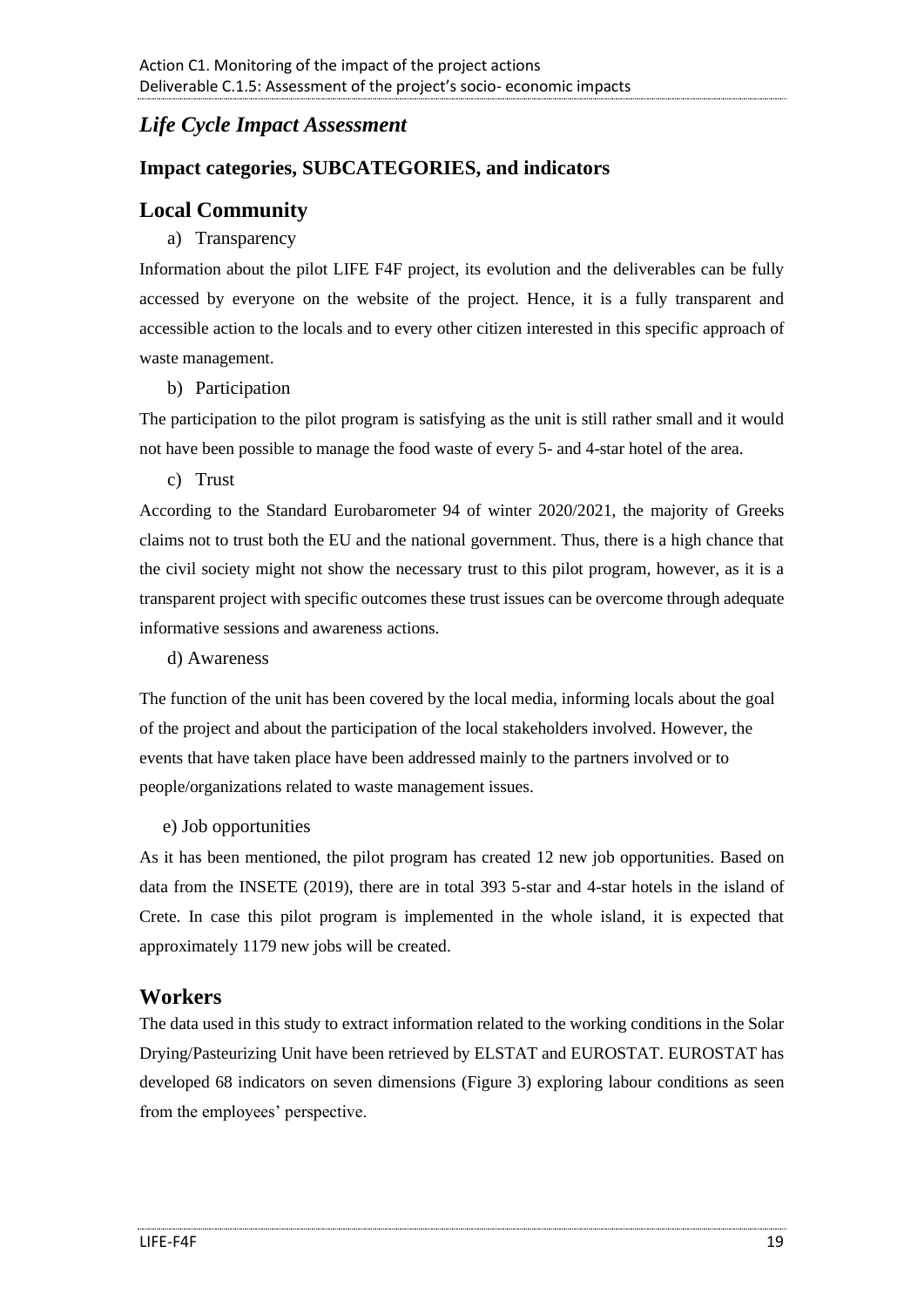

<span id="page-19-0"></span>*Figure 3. The dimensions of quality of employment according to EUROSTAT (2021)*

More specifically, the dimensions covered by the EUROSTAT are Safety and Ethics of Employment, Income, and benefits from employment, Working time and work-life balance, Security of employment and social protection, social dialogue, skills development and training, Employment- related relationships and work motivation. Overall, these dimensions are in accordance with the impact categories proposed by the SLCA Guidelines.

In this assessment, four subcategories have been chosen for the stakeholder category "workers". In the following sector data will be provided for each subcategory and indicator, based on generic data collected from the databases.

## **Health and Safety**

a) Accidents at work

The most recent data of EUROSTAT regarding fatal work accidents are from 2007, including the sectors of agriculture, electricity, gas and water supply, construction, retail trade, hotels and restaurants, manufacturing, real estate, vehicle reparation, transport, and business activities. According to this data, in 2007, 50 persons died because of an accident during work time. Data from ELSTAT are more recent (2019), showing that in the sector of food processing a total number of 65 persons had a work accident and only 2 of them took place in the island of Crete.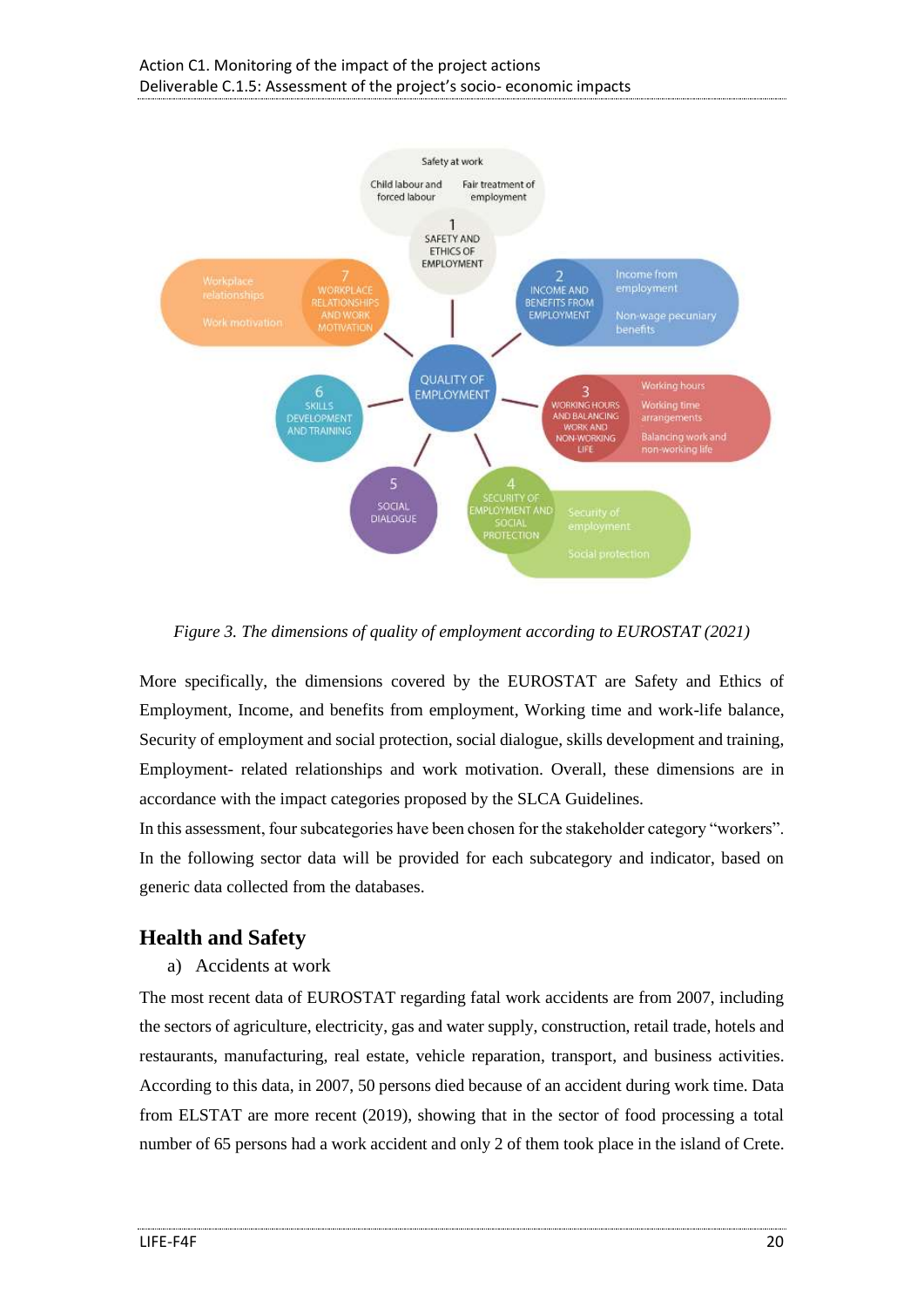## **Discrimination at work**

According to EUROSTAT's data from 2015, 9.8% of women in Greece have dealt with phenomena of discrimination at work, while the percentage of men experiencing such situations reaches 5.8%. The Gender Equality Index also shows the difference between men and women regarding work; according to data from 2019, only the 33% of women in Greece have a fulltime job.

## **Training**

Regarding the role of work to the personal development, the 51.4% of Greeks believes that their job does help them improve their skills, based on EUROSTAT data from 2015.Additionally, 56.1% of employed Greeks claims that they can use their knowledge and skills to their current job.

## **Working conditions**

a) Transportation

The unit is located close to the city of Heraklion. If the workers of the unit live in the city, there are three scenarios hypothesised regarding the cost of transportation:

• Private Vehicle

In case they use their own car to access the unit, the cost for their transportation depends on the oil/gas prices and the vehicle used. On average, the price for the unleaded gasoline in the Prefecture of Heraklion is  $1,821 \text{€}$ , which is among the most expensive in Greece.

• Urban Bus

The urban bus line costs  $1,10 \in \mathbb{C}$  for each itinerary. Hence the cost for accessing work five times per week is 48,4€ per month. In case the worker has a monthly transportation card, then the cost reaches  $60\epsilon$  including the access to work.

• Company Bus

In that scenario there is no cost for the people working in the unit as the transportation cost is covered by the company.

Something that must be considered regarding transportation to the unit is the fact that Crete has above average percentage of fatal car accidents (ELSTAT, 2021), hence, the risk of been transported to work by a private vehicle is higher than using a company or urban bus.

b) Security

All the employees of the unit are under contracts that include, of course, their health insurance, while they are regularly paid given the nature of the program.

c) Satisfaction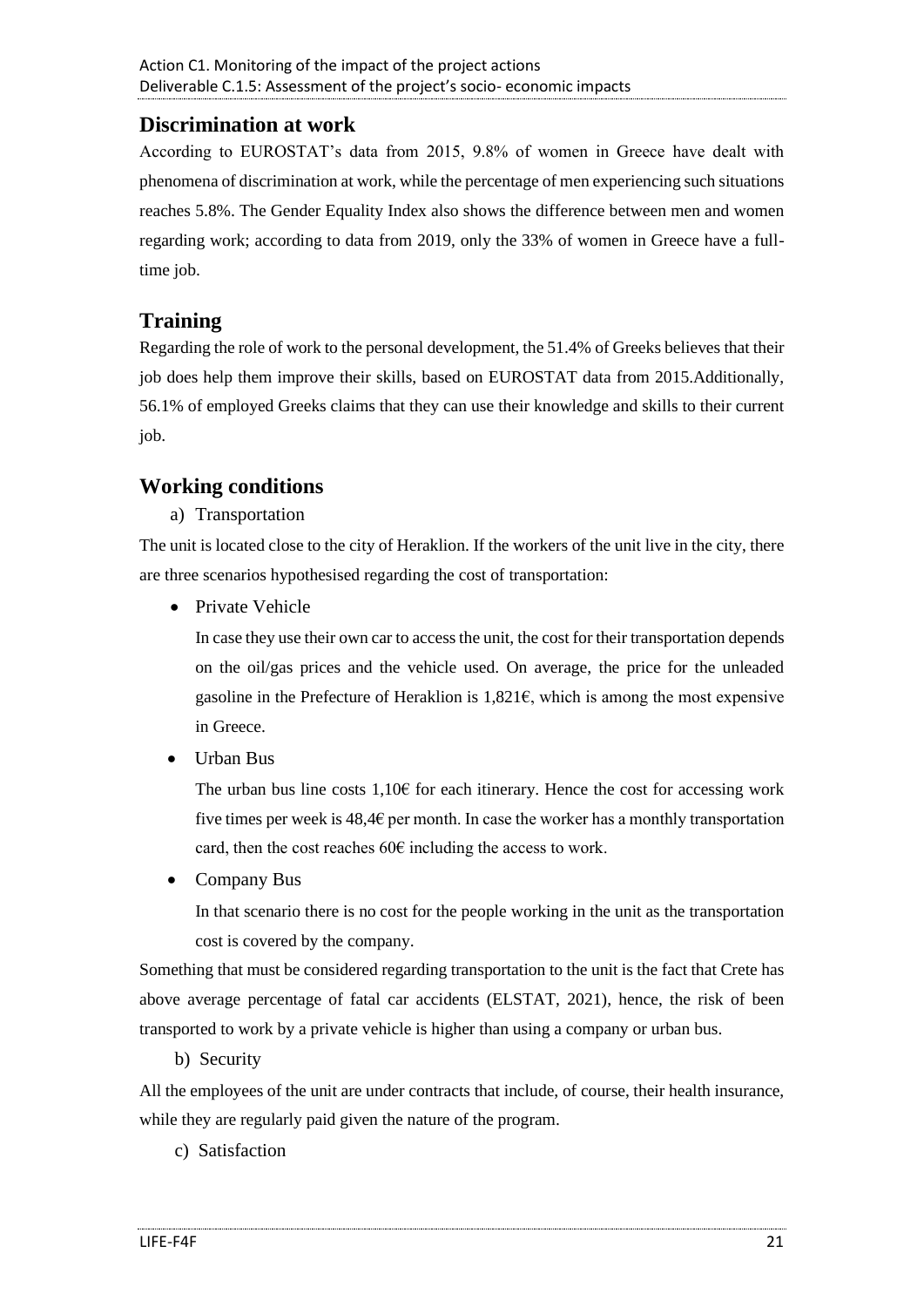According to the Standard Eurobarometer 94 of winter 2020/2021, Greeks are overall satisfied with their job situation as the 90% of the participants in this research claim to feel "good" or "not bad".

Besides the aforementioned information, retrieved from the national and international databases, a questionnaire was distributed to the employees of the unit, covering the same subcategories through 31 questions, that also refer to the demographics of the sample.

The questionnaire was completed by the 8 employees, which worked in the F4F pilot unit at different periods of the implementation of the project.

According to the answers provided, the majority of the employees are men (6) and the dominant age group is from 25 to 29, with only one employee being at the age group of 30-44. One participant has completed the primary level of education, seven out of the 8 participants have completed the secondary education or/and have attended a vocational training. Two participants hold a university degree, while one also holds a master's degree. Most of the employees (5) work at the collection and the sorting of the waste, one is the driver of the refrigerated truck and two are responsible for the operation of the unit. The working experience of the staff in the field of waste management and process does not exceed 10 years, but one participant has been working in this field for 10 to 15 years. Only three employees claimed that they used to work in a different field before being hired in their current position.

Regarding working hours, 5 participants work foul time and 3 part time, meaning that they do not exceed the amount of 20 hours/week. Among the participants, 3 mentioned that they work often overtime, while the rest 5 rarely; nevertheless, all the employees claim that they consider the total amount of time they spend for work, including commuting, as normal.

In the subcategory "Health and Safety", the participants were asked about their exposure to pollutants. 50% of them claim to be exposed to pollutants during approximately half of their working time, three of them claim to never or almost never be exposed, while only one employee is exposed to pollutants during the whole working time. Despite that, all the employees agreed that special equipment is provided, with all of them being well (2) or very well (6) informed about health and safety issues related to their work at the unit. In the question "How often do accidents at work occur in your workplace?", the majority answered "never" and only one participant claimed that very rarely accidents do occur.

All of the employees that completed the questionnaire work under a fixed- term contract, and at the same time all of them agreed that the contract's agreements are respected, and social security is provided. More specifically, at the questions "Are the terms of the contracts respected?" and "Is social security provided?", all chose to answer "Yes". Also, the employees are apparently uninformed regarding their right to freedom of association and collective bargaining.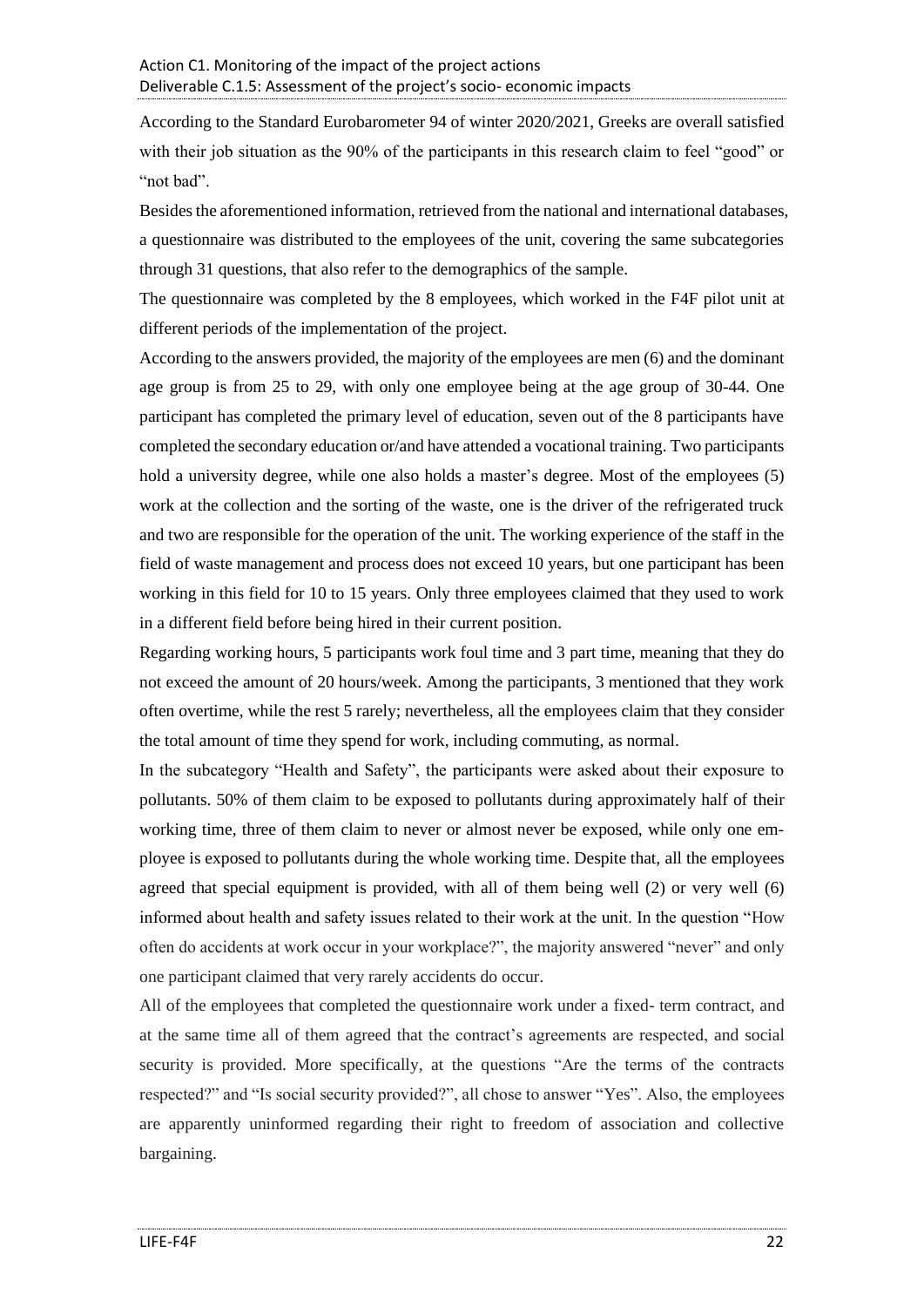As it has been already mentioned, the unit is located close to the city of Heraklion, hence, the employees of the unit were asked about their commuting. All of them use a privately owned car to access the unit, while for half of the participants the transportation cost does not exceed the amount of  $\epsilon$ 2,0. Overall, the cost of transportation does not seem to be more than  $\epsilon$ 3,0 and all the participants are satisfied with it. According to them, the employers do not offer the option of company vehicle, nor any other type of benefit, such as a free lunch; however, 7 out of 8 participants state their satisfaction regarding the working conditions. Additionally, 75% of the participants claim that the income they receive covers all their needs and two participants also believe that his job has contributed to the amelioration of their life.

#### **Value chain actors**

#### *Hospitality sector*

As it has been already mentioned, several hotels are collaborating with the program; additionally, one catering service is also part of the pilot program, as well as several supermarkets.

During the past decades, it has become common for hotels to adopt green practices as an effort to prove their responsibility towards environmental issues, given that tourism and hospitality sectors have been related to environmental issues, while they are also highly influenced by environmental degradation (Wang, 2012). These practices vary, from water conservation to reducing energy consumption and improving waste management (Han et al. 2018; Merli et al. 2019). Thus, the action of collecting and managing food waste through the LIFE F4F pilot program can be considered as a green practice that promotes sustainability.

These change towards green practices can potentially help hotels financially in different ways. Reducing or better managing the consumption of resources has a financial impact on hotels, given that operational costs decrease. Besides that, research has shown that promoting sustainable solutions creates a green profile that is appreciated by costumers (Yixui et al. 2017). In fact, Merli et al. (2019) and Han et al (2018) proved that there is indeed a correlation between customers' satisfaction and green practices, while loyalty and revisit are also related to this environmental responsibility hotels show. This attitude might be enhanced in the case of the F4F as it is part of the collaboration contract to offer to hotel customers the option to visit the unit and observe the process.

Chan et al (2014) explored another positive outcome as they showed that the green practices implemented by hotels increases the environmental awareness and concern among employees, which further influences their behaviour toward such issues. Therefore, by choosing to participate to a pilot program like LIFE F4F, hotels create a spill- over effect regarding environmental sensitisation.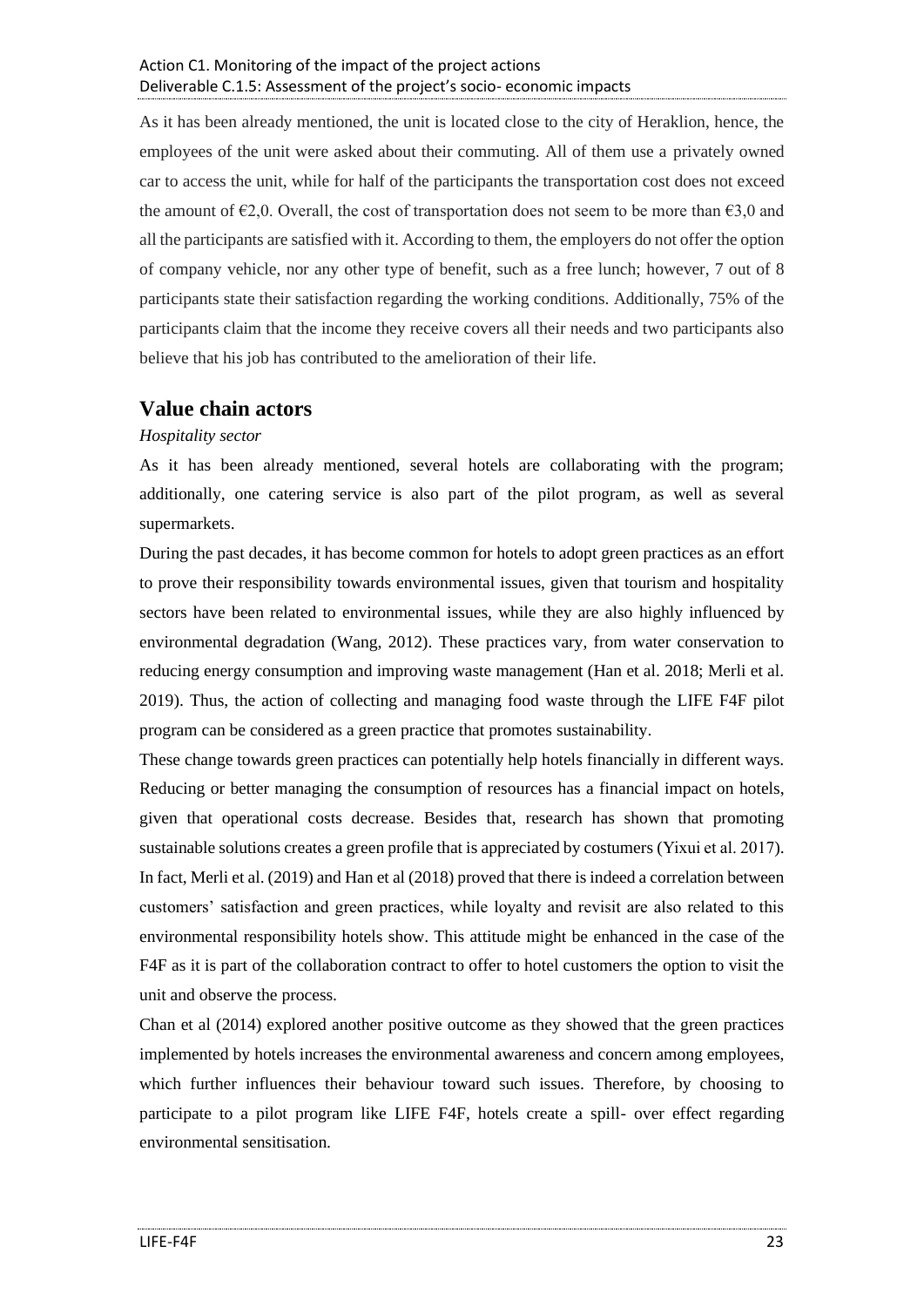## **Society**

As it has been already mentioned, Greece is the largest food waste producer of EU. The implementation of this project in a larger scale could change the landscape of waste production and management of Greece, given that it is a highly popular tourist destination with almost 400.000 beds been available in 5- and 4-star hotels every year. More specifically, according to INSETE (2019) there are 2108 5- and 4-star hotels in Greece. Based on the data collected by the implementation of the pilot program in Crete, it was extrapolated that the amount of waste nationally by these hotels reaches up to 16.122tn/moth (193.463 t/y). From this amount of food waste, almost 60.000 tonnes of feed can be produced annually, meaning that the 20% of the total food waste produced by the hospitality sector (Lazaridi et al, 2019) will be channelled into reuse instead of disposal. Hence, by implementing this project in a national level scale, Greece can start reaching the EU goals. Additionally, based on the needs of the pilot unit, it has been calculated that approximately 6.350 new jobs will be created.

## **Consumers**

Regarding consumers, a questionnaire including 11 closed-ended questions [\(Table 8\)](#page-23-0) was developed and distributed to potential consumers, aiming at exploring their views and opinions regarding this product. The questionnaire was completed by 246 consumers in total, from which the 16% owns a dog, the 14% a cat, while the majority (64%) does not own a pet. Also, almost all the participants follow a non- vegetarian/ non- vegan diet, meaning that they do consume meat and animal products such as milk and eggs.

| <b>Number</b>  | <b>Question</b>                                                                                                                                       |
|----------------|-------------------------------------------------------------------------------------------------------------------------------------------------------|
| 1              | How do you rate the use of food residues in animal nutrition?                                                                                         |
| $\overline{2}$ | Which animal species could you imagine receiving food residues as a<br>component of animal feed?                                                      |
| 3              | How do you rate the use of food residues as a component of animal feed<br>in the context of environmental protection?                                 |
| $\overline{4}$ | Would you buy a commercial petfood, which includes food residues, for<br>your dog/cat?                                                                |
| 5              | Would you buy meat or other products (e.g., eggs, milk products) from<br>farms animals, which receive food residues as a component of animal<br>feed? |
| 6              | Which type of food residues could you imagine to be a component of<br>animal feed?                                                                    |
| $\overline{7}$ | How do you rate the hygiene of animal feed which includes food<br>residues?                                                                           |
| 8              | At the moment, the food residues are exclusively collected in hotels.                                                                                 |

<span id="page-23-0"></span>*Table 8 The questions asked to consumers regarding the production and use of the produced animal feed*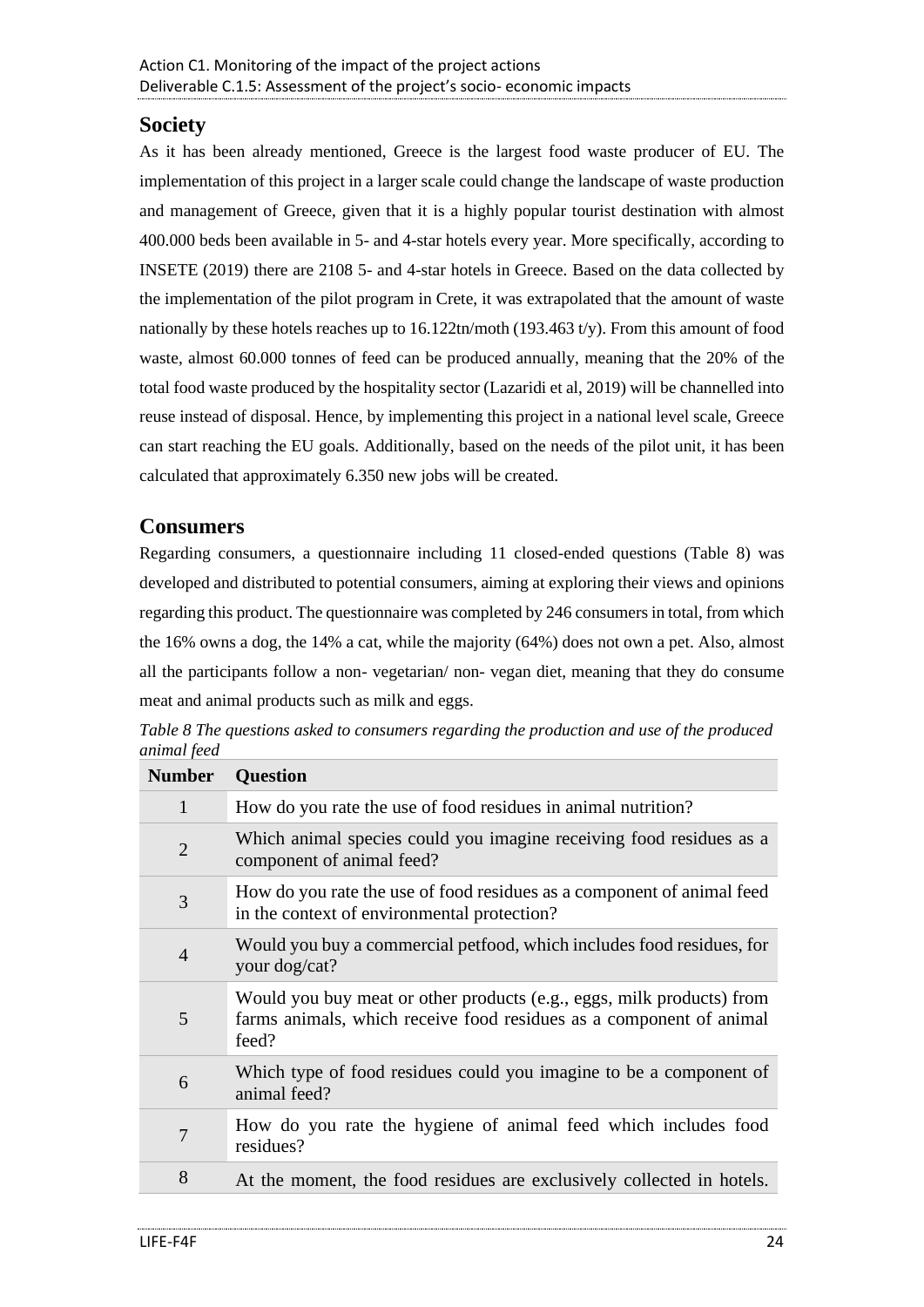#### Action C1. Monitoring of the impact of the project actions Deliverable C.1.5: Assessment of the project's socio- economic impacts

|    | Could you imagine also other sources of supply?   |
|----|---------------------------------------------------|
| 9  | Do you have a pet?                                |
| 10 | Do you eat meat or other animal-derived products? |
| 11 | Do you think that we waste too much food?         |

According to the answers given in this questionnaire, 42% of the participants find themselves sceptical towards the use of food residues in animal nutrition as they consider it either "risky" either "with pros and cons". Only a 32% is positive, characterising it as "without problems". There is also a relatively high percentage (27%) that expressed their ignorance about the issue, choosing the answer "I don't know".

Nevertheless, the majority (44%) believes that the most adequate animal to receive such a feed product is the pig, while 25% referred to cats and dogs and 15% to fur- bearing animals, which also includes the pets, reaching a total of 40%. Despite this, 41% would not buy such a petfood for their dog or cat, yet there is an indecisive 22%. Hence, only the 36% would for sure buy this product for their pets [\(Figure 4\)](#page-24-0).



<span id="page-24-0"></span>

Probably this answer can be explained by the view people have on the hygiene of the feed that includes food waste; more specifically, 42% of the participants claim that the hygiene of the product seems "bad" or "risky", meaning that they find it dirty, or they just do not trust the safety of the product. Again, only the 32% considers it good, while the 27% answered "I don't know". However, when asked if they would buy meat or other products from farm animals that receive food residues as a component of animal feed, the larger part of the participants (67%) answered "yes", which indicates that they would buy products produced by animals that consume such feed. Regarding the food waste that is used as a component for the animal feed,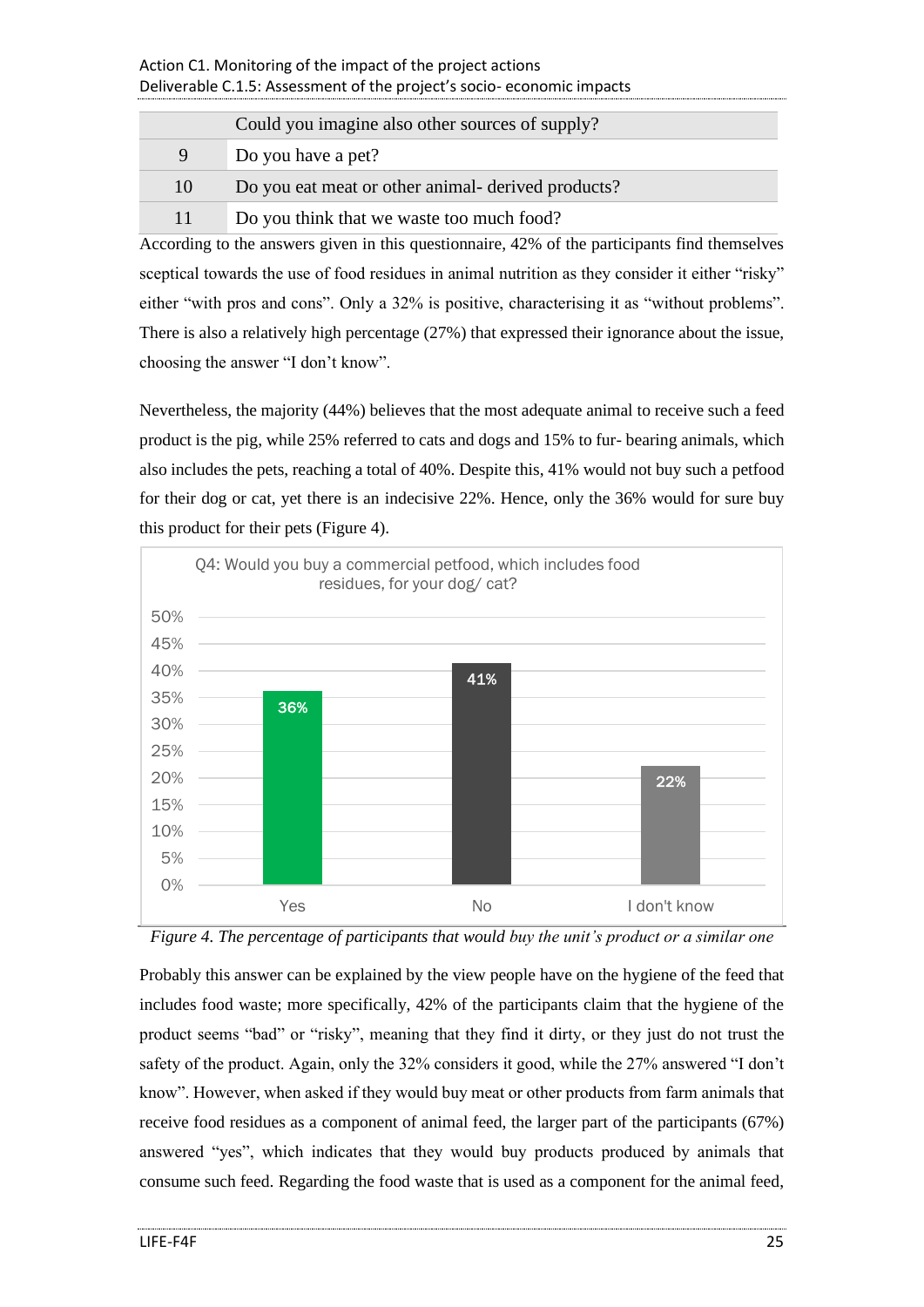most participants 36% imagine to be bakery products, followed by 32% who believe fruits and vegetables are primarily used. Additionally, 18% chose the option "meat" and 14% thinks that the components are products such as noodles, rice and potatoes. When asked about the source of the food waste provided for the feed production, the participants think that supermarkets should also be a source (36%), followed by restaurants and cafes (28%), weekly market (25%) and bakeries (11%). Finally, at the question related to the amount of food waste we produce, 48% agreed that we waste too much food, the 29% disagreed by giving a "No" as an answer, while the 21% expressed their ignorance about this issue.

#### *Animal growers and feed producers*

Several semi-structured interviews were contacted with furry animals' growers, aiming at exploring their views and opinions regarding the product. The views of the furry animals' growers were especially positive for the use of the product, particularly in times of increased prices of feed, due to elevated energy and transportation costs. It was noted though that the use of the product was dependent almost solely from the actions of the feed production industry. They also noted that despite the extensive experiments with broilers, pigs, dogs and cats, no experiments were contacted with furry animals (not included in the proposal). This is something that it needs to be remedied in the future.

Despite any furry animals' growers and pet feed producers cost savings and the fact that more efficient conversion rates may be achievable as well as the fact that processed food waste (PFW) feed components are likely to be relatively cheaper (or even subsidised, meaning that production costs could be reduced), processed food residuals by the F4F process is more likely to have lower conversion ratios. Consequently, processed food residuals feeding will almost certainly require an additional feeding period (in fact, as suggested in Westeddorf (2000), up to 40-50 percent additional feeding period may be necessary) or lower substitution of feed. Consequently, producers who implement a processed feed residuals feeding regime are likely going to incur additional costs, some of which are actually incurred (using of infrastructure, additional labour, etc.) as well as significant opportunity costs (which can be considered as the cost of the sacrifice related to conventional feed). The first opportunity cost relates to the physical opportunity cost, or revenue foregone, associated with the inability to restock. This arises because there is an effective constraint on production output (in terms of numbers of livestock). This has obvious implications for enterprise gross margins (i.e., the gross income (before accounting for fixed costs) from a single unit of head for livestock). Alongside this, there will be financial opportunity costs of resources used in production, that is, the financial charges on capital tied up in buildings and equipment or implicitly incurred through the foregone interest on capital tied up in currently owned buildings (i.e., with livestock taking longer to rear, the buildings and other resources are tied up, preventing restocking, which represents an opportunity cost).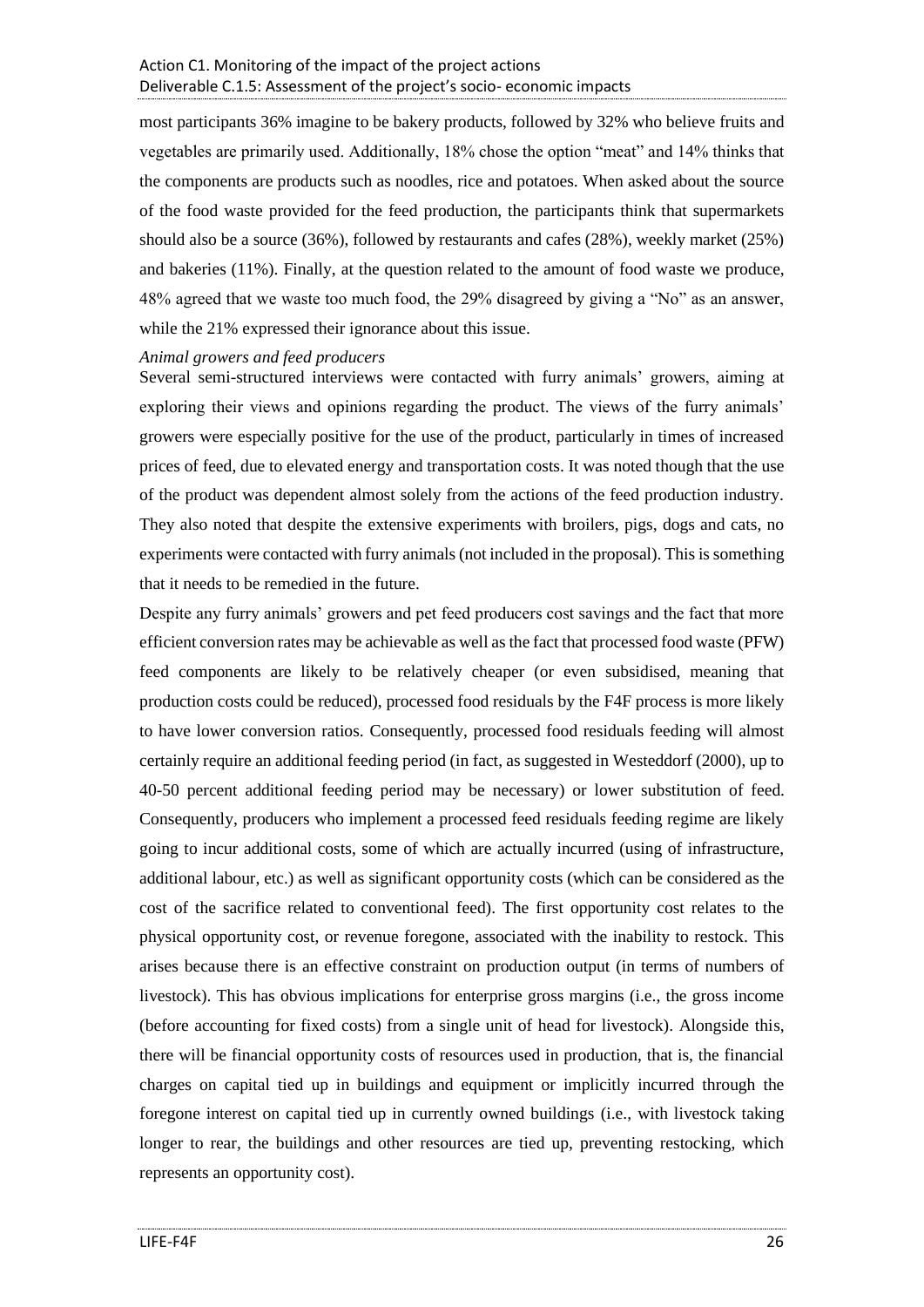As alluded to above, there is a direct link between margins and the level of the opportunity costs. Other things being equal the higher the opportunity cost, the lower the resulting margins. It is important to also bear in mind that the net margin depends on the relative price of PFW products. The adoption of processed feed residuals is warranted especially when the price of processed feed residuals products is relatively cheap. However, even if feed derived from processed food residuals is fully subsidised (i.e., available to producers at zero cost) the use of these feed components are only desirable if the opportunity costs do not excessively increase the total cost. If the costs of processed feed residuals products are the same as conventional feed, then the enterprise will be less profitable compared to conventional feed, due to the almost certainly increased (physical and capital) opportunity costs - which stems from the inferior conversion ratios associated with processed feed residuals feed. The adoption of processed food residuals as feed is, therefore, also dependent on the extent of the magnitude of the costs.

The transportation costs (including the negative externalities such as unwanted noise and vibration) of food waste is a further factor requiring consideration. However, irrespective of whether the food waste is destined for landfill or feed component, as described in Spinelli and Corso (2000), there is likely to be no net increase in transportation costs. Therefore, the reasonable assumption was made that the transportation costs are the same under both options, meaning that, from a cost-benefit analysis perspective, it is not a relevant cost (i.e., the net difference will be the same whether it is included or not).

# <span id="page-26-0"></span>**Life Cycle Interpretation**

The last phase of the Social Life Cycle Assessment is about drawing conclusions regarding the studied product.

Firstly, regarding local community, it is expected that the unit will contribute to the amelioration of waste management, leading to the solution of environmental and socioeconomic issues related to the illegal or ineffective waste disposal. This is a rather important step, given that Crete is the largest island of Greece, among the most populated islands that increases its population seasonally due to the tourist industry. This seasonal difference requires the presence of such units. Additionally, a new industry can also contribute to the economy of scale of the island. Especially when taking into account the plans for constructing a Circular Economy Park in Heraklion, something that can function not only as an effort to reduce waste, but also as an attraction for locals, tourists and scientists.

The work force of the area is also positively affected as the presence of the unit functions as a new job opportunity in a new sector characterized by technological innovation and ecological approach. Basically, it offers a new option to locals who are not involved in the most popular sectors, agriculture, and tourism. The construction of more units in the island can become the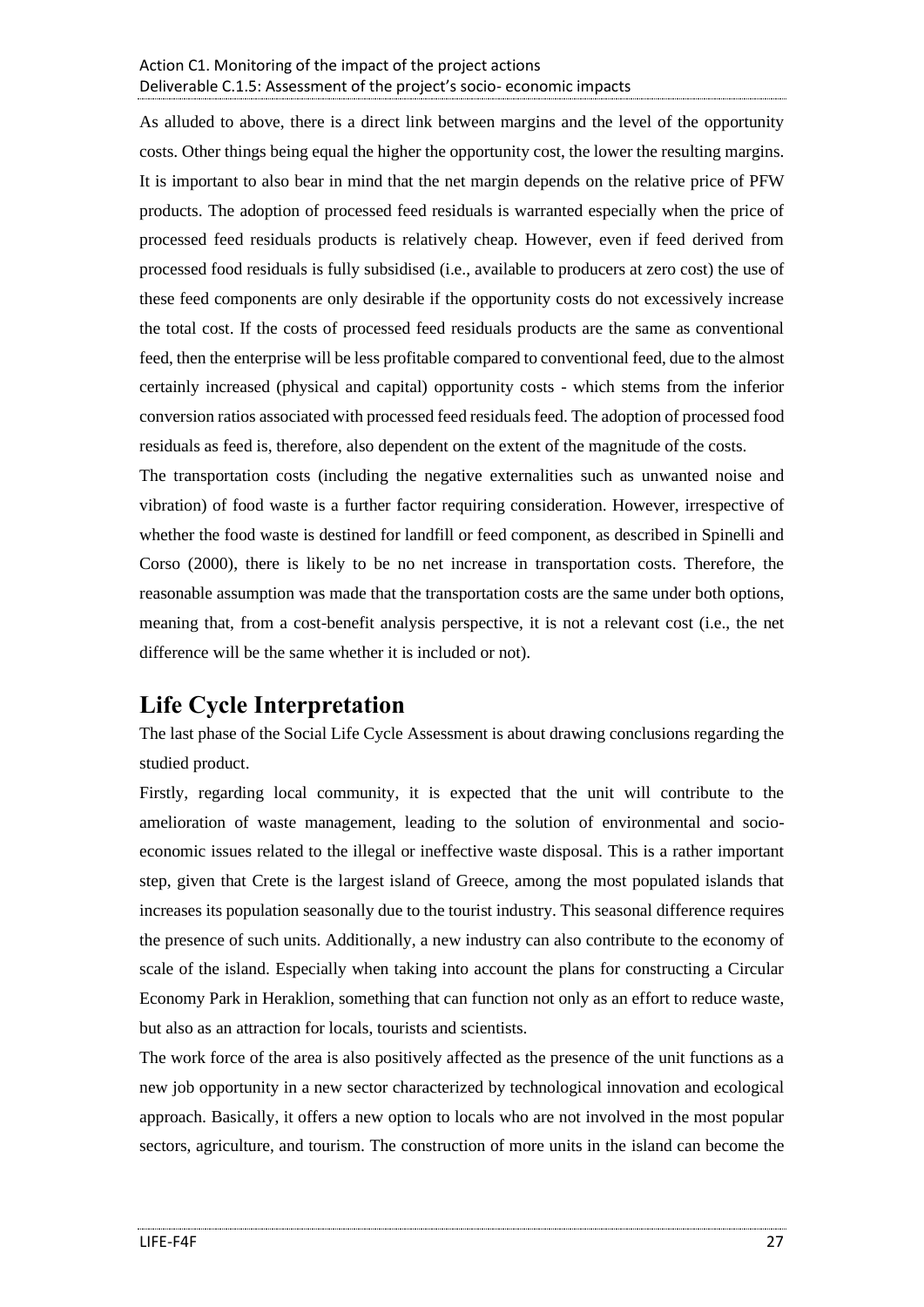reason for locals to develop new skills and even services or industries related to the unit's processes and products.

From the workers' perspective, as this was expressed through the answers to the questionnaire, working at the unit seems to be overall satisfactory. The majority of the employees are content with their salaries, the cost of transportation and the working conditions; however, there are some interesting observations. It is rather interesting the fact that the participants were not fully aware of their contracts' terms and the extent to which these terms are implemented and respected. Similarly, the lack of information regarding the right to freedom of association and collective bargaining is something that should be taken into account. Despite these issues, the function of this unit has contributed to the employment of young local people of an age group that is highly affected by unemployment, which is a rather promising outcome.

Regarding the hotels and the rest of the local companies collaborating with the project, it has become clear that the participation to the project has a positive impact on them in multiple ways. The most important aspect is the spill over effect such actions have not only towards the company itself, but also towards the rest of the society. By choosing to implement a green practice, these companies cultivate an ethical profile, that does attract a relatable target group of people. Additionally, citizens and employees who might not have any input about the importance of waste management, get informed and possibly develop a new environmental behaviour. The financial impacts are not expected to be as direct as it would be if a different practice had been adopted i.e., reducing energy consumption, however, by enlarging the pool of costumers and by building a relation based on loyalty, a positive financial impact is expected. Animal growers and feed producers are likely that they may become increasingly attracted to seek to use food waste as feed as the price of conventional arable based animal feeds increase. An important factor is the feeding conversion rate (i.e., the ratio between the weight of food waste and weight gain) of the food waste. Producers will be willing to pay a significantly lower price for food waste that is of a low feeding value. Associated with this, the proportion of producers who will switch to food waste products is related to the relative price and feeding value. At very low feeding values, it is shown that very few producers will be better off using food waste unless it is subsidised.

Therefore, the link between opportunity costs (which can be considered as the loss associated with not using conventional feed, e.g., if nutritional value is low longer feeding periods may be required) and the use of food waste is explored. There are clear indications that the use of food waste as animal feed is only justified when the price of food waste products is relatively low. In fact, even if the food waste feed is fully subsidised (i.e., available to producers at zero cost) the use of these feed products is only profitable if the opportunity costs do not increase the total cost by more than around 10 per cent. If feed derived from food waste costs the same as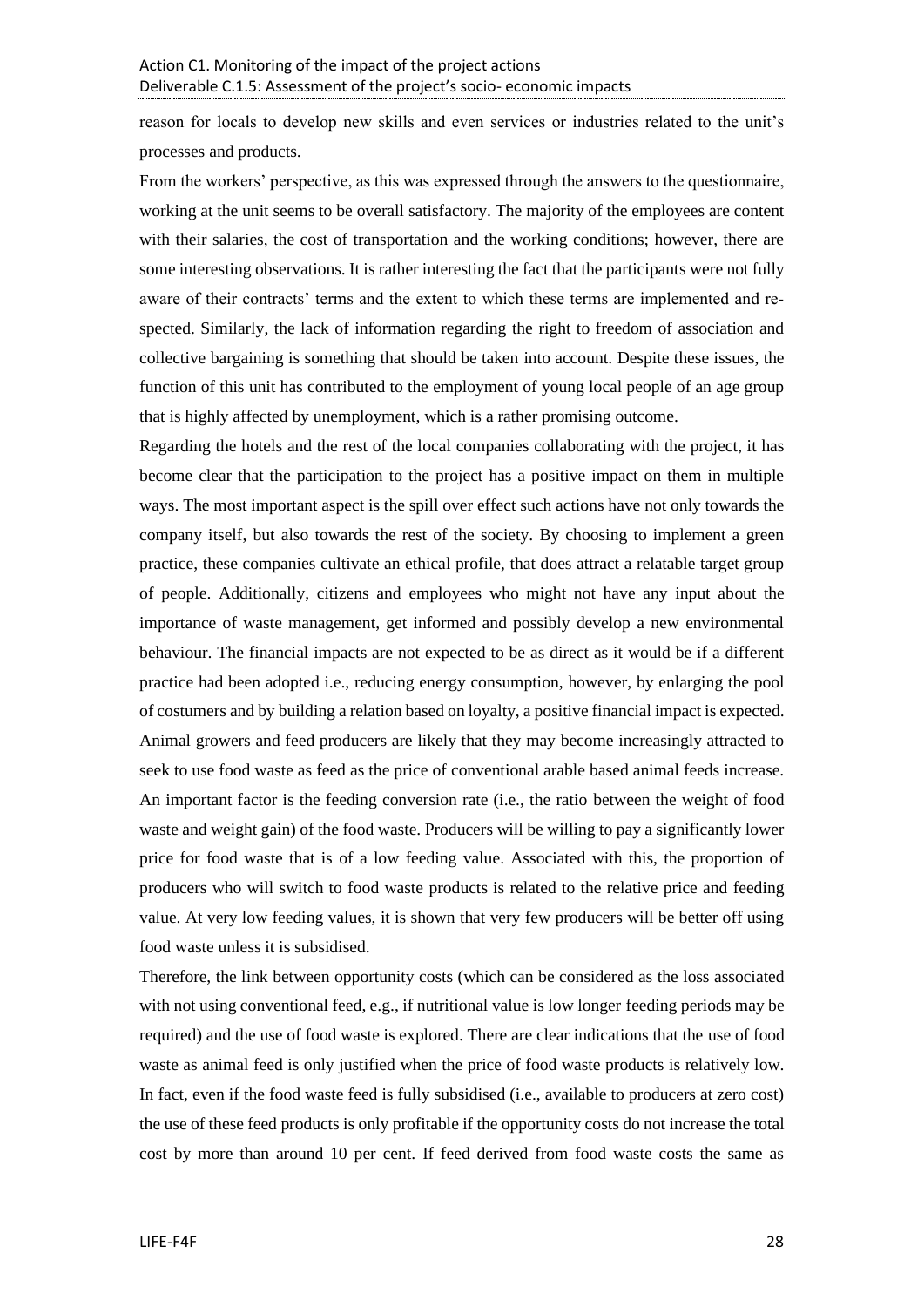conventional feed, then the enterprise is shown to be less profitable, due to the opportunity costs.

Of course, the impact of the unit can affect Greek society in total in case it is realised as a project in a national or regional scale. The most important aspect is the reduction of food waste, a huge problem for Greek society, as it has been already mentioned. Food waste has been related to multiple environmental and socioeconomic impacts, which can be reduced through such an action.

Finally, the opinions and views of the consumers were investigated, revealing some important aspects that need to be managed for this pilot program to succeed, especially when applied in a larger scale. The main outcomes of the research on the consumers are that there is a rather large number of people who are not in a position of providing clear answers related to the production and use of the animal feed, as well as to the waste produced in general. In fact, almost in every question there was a stable percentage (20-30%) who chose the answer "I don't know".

This shows that there is a lack of knowledge regarding food waste and food waste recycling/ reuse. As a result, apparently the necessity for such products and processes is not clear to the consumers, while the trust to the product is quite limited as many of them would not buy it for their pets.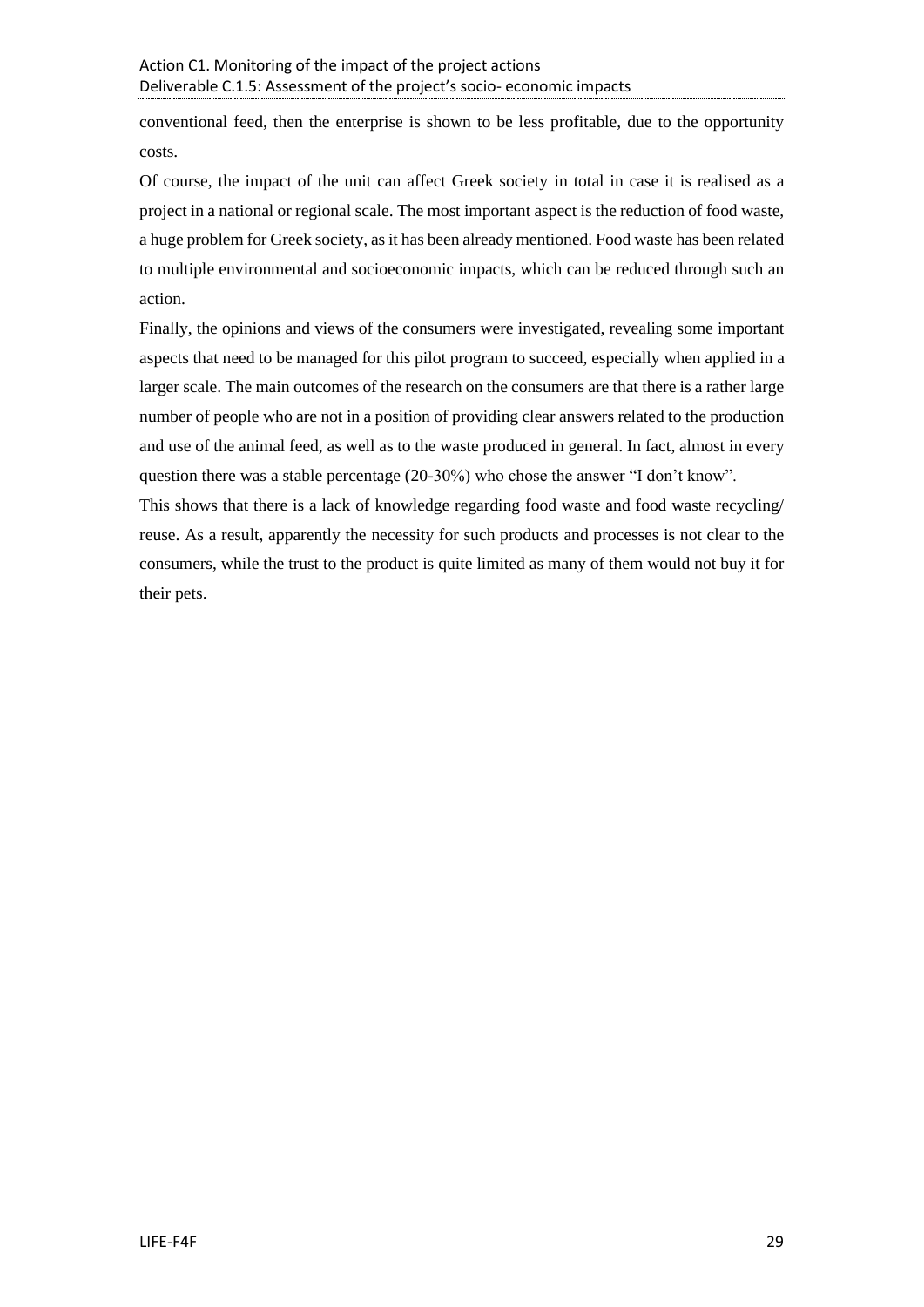## <span id="page-29-0"></span>**References**

Benoit C, Norris GA, Valdivia S, Ciroth A, Moberg A, Bos U, Prakash S, Ugaya C, Beck T (2010) The guidelines for social life cycle assessment of products

Benoit C, Norris GA, Valdivia S, Ciroth A, Moberg A, Bos U, Prakash S, Ugaya C, Beck T (2010) The guidelines for social life cycle assessment of products

Chan E., Hon A. Chan W., Okumus F., (2014), What drives employees' intentions to implement green practices in hotels? The role of knowledge, awareness, concern and ecological behaviour, International Journal of Hospitality Management, Volume 40, pages 20 -28

EUROSTAT, Quality Employment Database

FAO, (2015), Post- 2015 and the SDGs: Nourishing people, Nurturing the planet, last accessed on 4/10/2021, http://www.fao.org/3/az775e/az775e.pdf

GaiaΕπιχειρείν, (2012), Στατιστικά καλλιεργειών Νομού Ηρακλείου, http://www.gaiapedia.gr/gaiapedia/index.php/%CE%A3%CF%84%CE%B1%CF%84%CE%B9%CF% 83%CF%84%CE%B9%CE%BA%CE%AC\_%CE%BA%CE%B1%CE%BB%CE%BB%CE%B9%CE %B5%CF%81%CE%B3%CE%B5%CE%B9%CF%8E%CE%BD\_%CE%BD%CE%BF%CE%BC%C E%BF%CF%8D\_%CE%97%CF%81%CE%B1%CE%BA%CE%BB%CE%B5%CE%AF%CE%BF% CF%85

Han H., Lee, J.-S., Trang, H.L.T., Kim, W.(2018), Water conservation and waste reduction management for increasing guest loyalty and green hotel practices, International Journal of Hospitality Management, Volume 75, Pages 58-66

Hellenic Statistical Authority, (2016), Number of persons employed in agricultural holdings, by category, number of workdays, region, and regional unit - Farm Structure Survey

Hellenic Statistical Authority, (2021), Employment by Nuts I, ΙΙ and industry

INSETE, (2019), Ετήσια έκθεση ανταγωνιστικότητας και διαρθρωτικής προσαρμογής στον τομέα του τουρισμού για το έτος 2018: Περιφέρεια Κρήτης, https://insete.gr/wpcontent/uploads/2020/04/%CE%A0%CE%B5%CF%81%CE%B9%CF%86%CE%AD%CF%81%CE% B5%CE%B9%CE%B1-%CE%9A%CF%81%CE%AE%CF%84%CE%B7%CF%82.pdf

Merli R., Preziosi M., Acampora A., Ali F., (2019), Why should hotels go green? Insights from guests experience in green hotels, International Journal of Hospitality Management, Volume 81, August 2019, Pages 169-179

Pinotti L, Luciano A., Ottoboni M., Manoni M., Ferrari L., Marchis D., Tretola M, (2021) Recycling food leftovers in feed as opportunity to increase the sustainability of livestock production, Journal of Cleaner Production, [Vol. 294](https://www.sciencedirect.com/science/journal/09596526/294/supp/C)

Robinot E., Giannelloni J-L.., (2010), Do hotels "green" attributes contribute to customer satisfaction? Journal of Services Marketing, Vol24, Issue 2, ISSN: 0887-6045

UNEP, 2020. Guidelines for Social Life Cycle Assessment of Products and Organizations 2020. Benoit Norris, C. Traverso, M. Neugebauer, S., Ekener, E., Schaubroeck, T., Russo Gariddo, S., Berger, M., Valdivia S., Lehmann, A., Finkbeiner, M. Arcese G., (eds) United Nations Environment Programme (UNEP).

United Nations Environment Programme (2021). Food Waste Index Report 2021. Nairobi

Food Tank, (2019), How technology is shaping food waste prevention, EitFood, last accessed on 4/10/21,<https://www.eitfood.eu/blog/post/how-technology-is-shaping-food-waste-prevention>

Salemdeeb R., zu Ermgassen E., Kim M.H, Balmford A., Al- Tabbaa A., (2016), Environmental and health impacts of using food waste as animal feed:a comparative analysis of food waste management options, Journal of Cleaner Production, Vol 140, pp. 871- 880

San Martin D., Ramos S., Zufia J., (2016) Valorisation of food waste to produce new raw materials for animal feed, Food Chemistry, Vol. 198, pp 68-74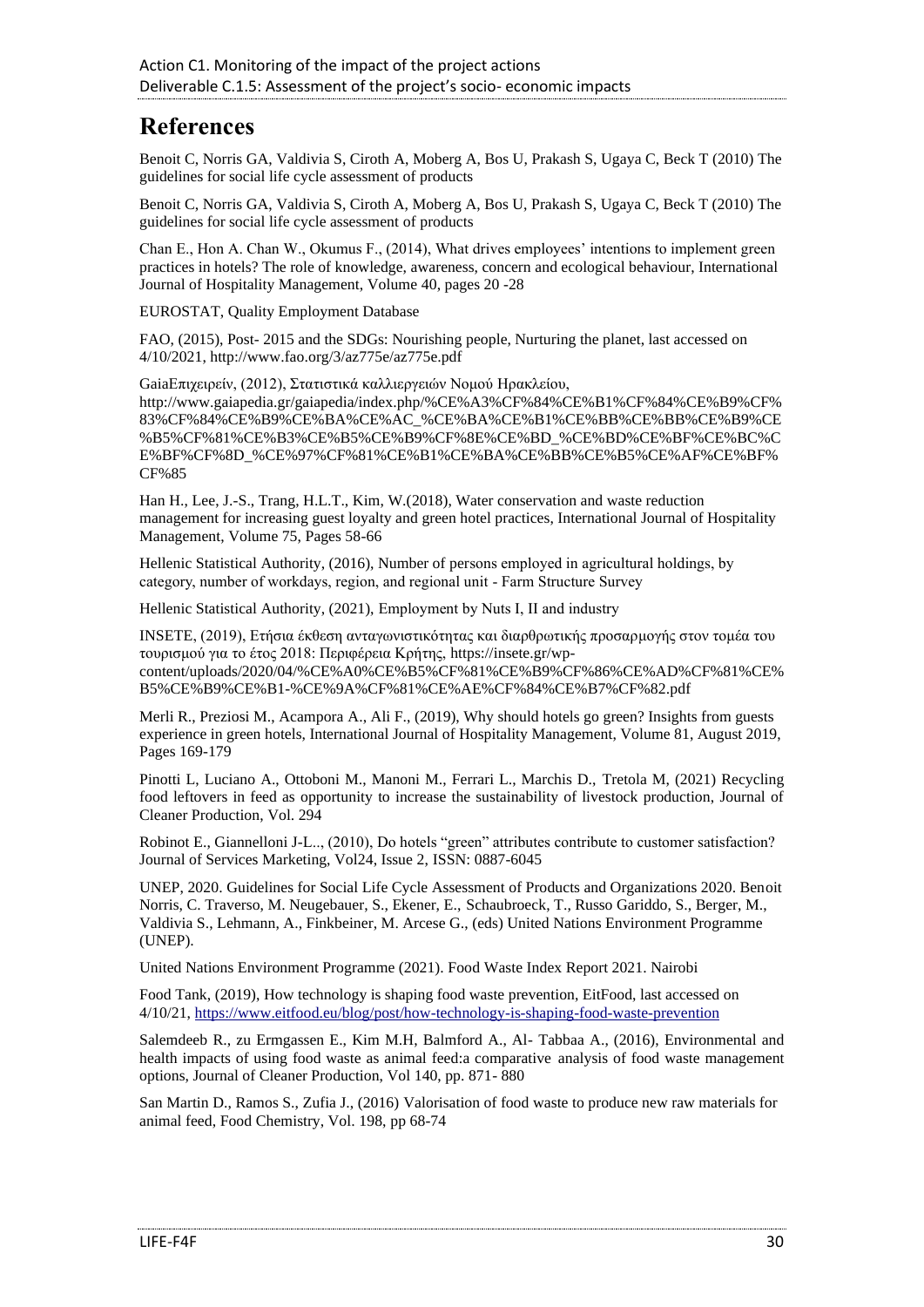Spinelli & Corso (2000) The economics of feeding processed food waste to swine. In Food waste to animal feed, edited by Westendorf M.

United Nations, (2020), Global Issues: Food, last accessed on 4/10/2021, https://www.un.org/en/globalissues/food

Yixiu Y., Xu L., Tun- Min J., (2017), The impact of green experience on customer satisfaction: evidence from TripAdvisor, International Journal of Contemporary Hospitality Management, Vol 29, Issue 5, ISSN: 0959-6119

Wang R., (2012), The Investigation of Green Best Practices for Hotels in Taiwan, Procedia – Social and Behavioral Sciences, Volume 57, Pages 140-145

Westendorf (2000). Food waste to animal feed.

Ελληνική Στατιστική Αρχή, (2021), Δελτίο Τύπου Κίνδυνος Φτώχειας, Έρευνα Εισοδήματος και Συνθηκών Διαβίωσης των Νοικοκυριών: Έτος 2020,

https://www.statistics.gr/documents/20181/e944c120-8160-e879-8ca6-203c8f298156 Ελληνική Στατιστική Αρχή, (2021), Δελτίο Τύπου Οδικά Τροχαία Ατυχήματος, Έτος 2019,

https://www.statistics.gr/el/statistics?p\_p\_id=documents\_WAR\_publicationsportlet\_INSTANCE\_qDQ 8fBKKo4lN&p\_p\_lifecycle=2&p\_p\_state=normal&p\_p\_mode=view&p\_p\_cacheability=cacheLevelPa ge&p\_p\_col\_id=column-

 $2&p$  p\_col\_count=4 $&p$  p\_col\_pos=1&\_documents\_WAR\_publicationsportlet\_INSTANCE\_qDQ8fB KKo4lN\_javax.faces.resource=document&\_documents\_WAR\_publicationsportlet\_INSTANCE\_qDO8 fBKKo4lN\_ln=downloadResources&\_documents\_WAR\_publicationsportlet\_INSTANCE\_qDQ8fBK Ko4lN\_documentID=433679&\_documents\_WAR\_publicationsportlet\_INSTANCE\_qDQ8fBKKo4lN locale=el

Παρατηρητήριο Τιμών Υγρών Καυσίμων (2021), Στατιστικά ανά Νομό, Υπουργείο Ανάπτυξης και Ανταγωνιστικότητας[, http://www.fuelprices.gr/PriceStats?prodclass=1&nofdays=7&order\\_by=9](http://www.fuelprices.gr/PriceStats?prodclass=1&nofdays=7&order_by=9)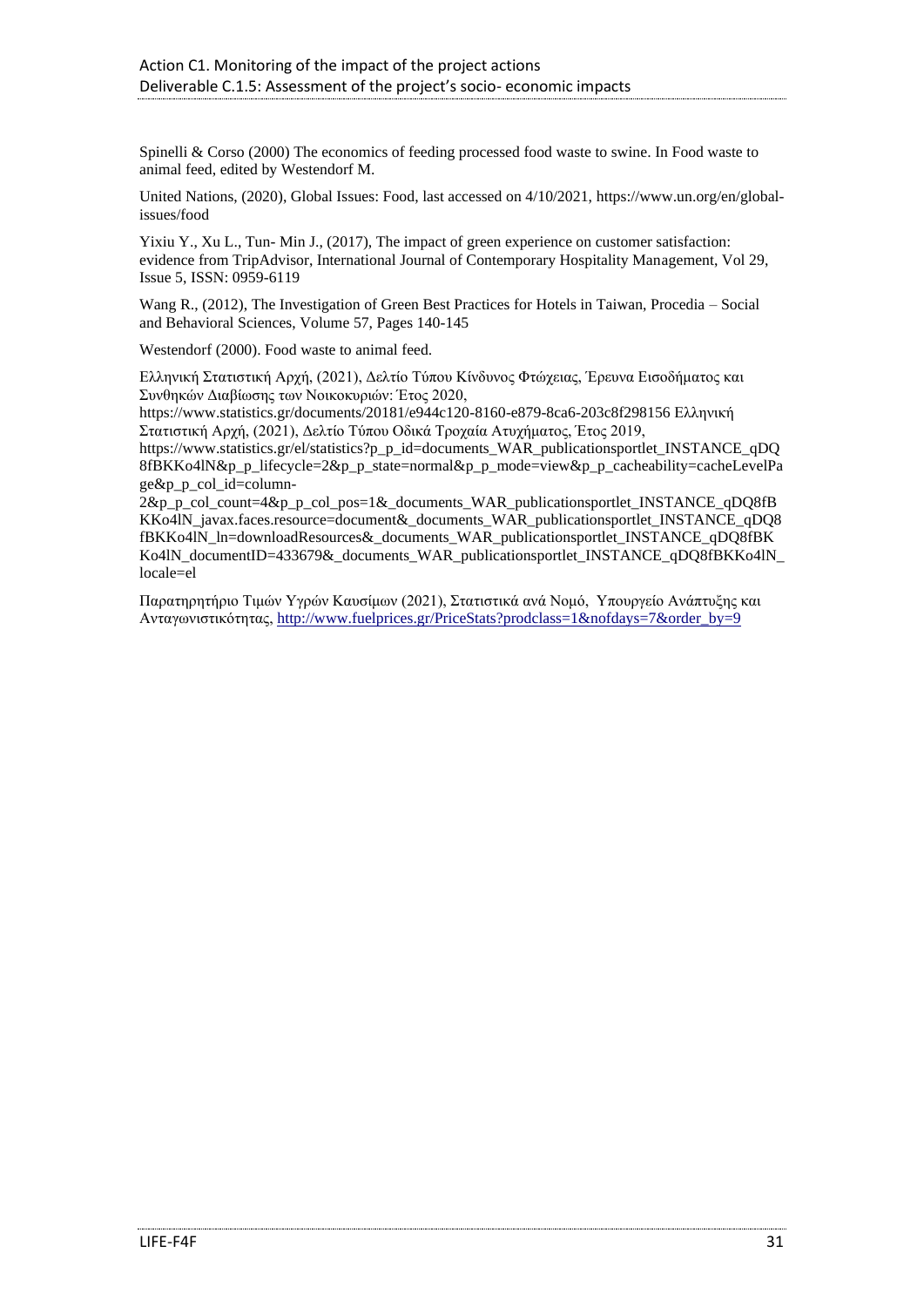# <span id="page-31-0"></span>ANNEXES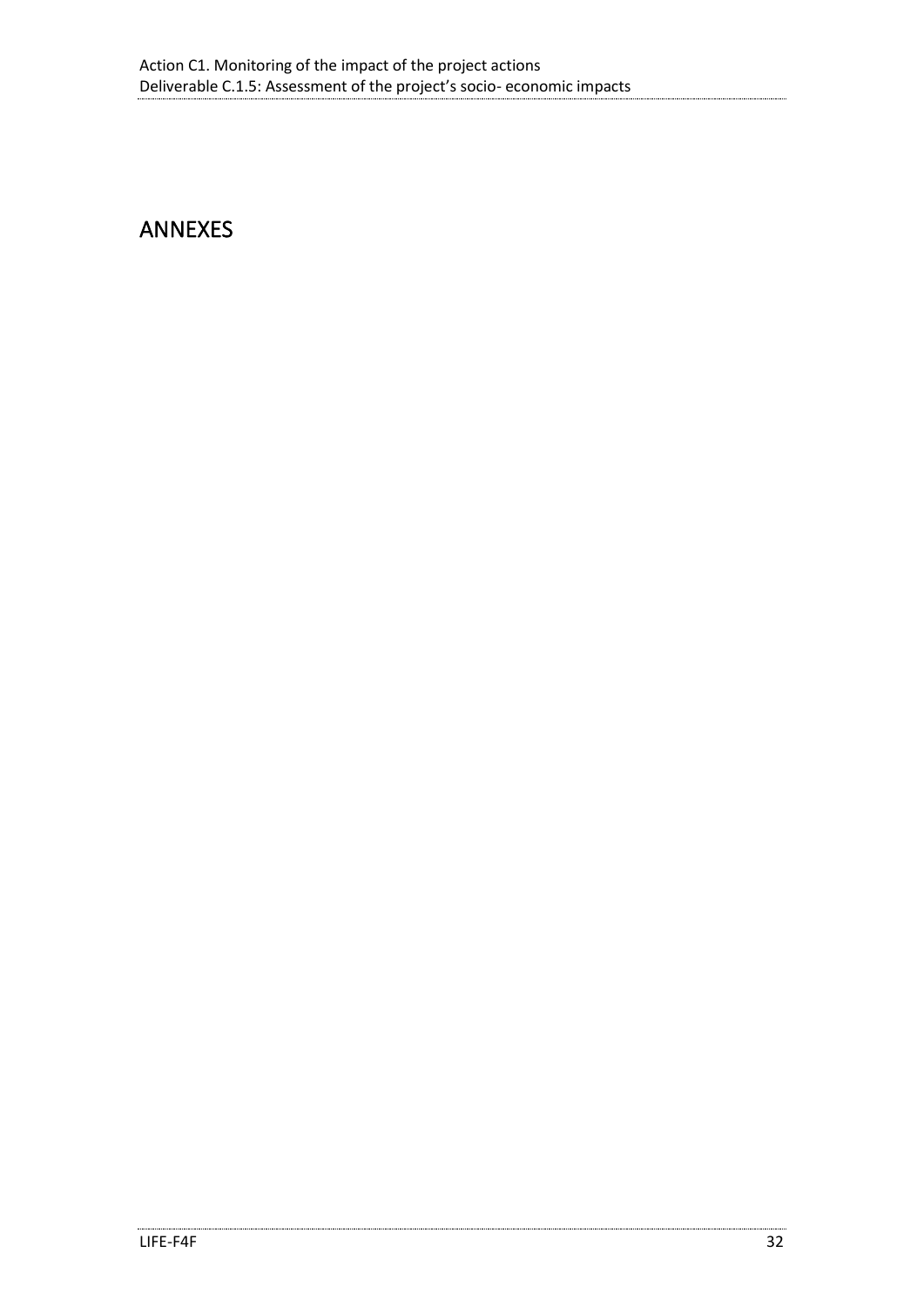## <span id="page-32-0"></span>*ANNEX 1. Ερωτηματολόγιο προς τους Εργαζομένους της πιλοτικής μονάδας F4F*

### **Ερωτηματολόγιο προς τους Εργαζομένους της Μονάδας Επεξεργασίας Τροφικών Αποβλήτων**

Τα στοιχεία που θα συλλεχθούν, θα χρησιμοποιηθούν στη μελέτη του Κοινωνικής Αξιολόγησης του Κύκλου Ζωής, η οποία πραγματοποιείται στο πλαίσιο υλοποίησης του Ευρωπαϊκού Έργου LIFE F4F (LIFE15 ENV/GR/000257).

Στόχος του έργου είναι η αξιοποίηση των τροφικών αποβλήτων του τομέα της φιλοξενίας μέσω της παραγωγής ζωοτροφής. Για περισσότερες πληροφορίες σχετικά με το έργο μπορείτε να επισκεφθείτε την ιστοσελίδα του έργου [https://life-f4f.gr/.](https://life-f4f.gr/)

Για την εξαγωγή ορθών εκτιμήσεων και ασφαλών συμπερασμάτων, είναι σημαντικό να απαντηθούν όλες οι ερωτήσεις με όσο το δυνατόν μεγαλύτερη ακρίβεια.

**Όλες οι πληροφορίες και τα στοιχεία είναι αυστηρά εμπιστευτικά και συγκεντρώνονται και αναλύονται σύμφωνα με τον Γενικό Κανονισμό Προστασίας Δεδομένων.**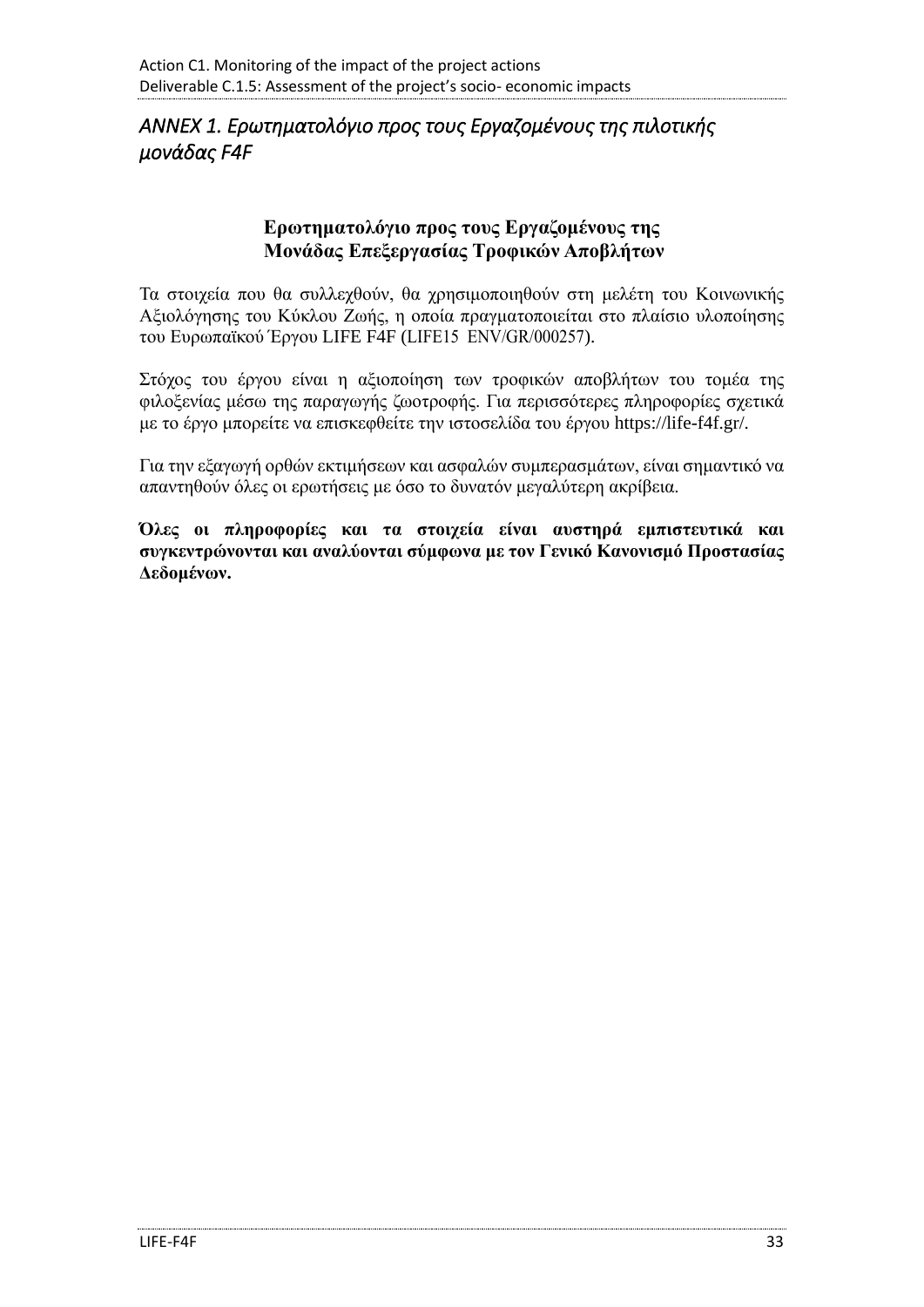#### **ΘΕΜΑ: ΠΕΡΙΓΡΑΦΙΚΑ ΣΤΑΤΙΣΤΙΚΑ ΣΤΟΙΧΕΙΑ**

- 1. Φύλο Γυναίκα Άντρας Άλλο
- 2. Ηλικία  $<20$ 
	- 20 24 25 - 29 30 - 44 45 - 64  $65<$
- 3. Εκπαίδευση Πρωτοβάθμια Δευτεροβάθμια – Επαγγελματική Εκπαίδευση Τριτοβάθμια Μεταπτυχιακός τίτλος Διδακτορικός Τίτλος
- 4. Θέση εργασίας στη Μονάδα Ηλιακής Ξήρανσης [Συμπλήρωση κενού]

……………………………………………………………………………..

- 5. Εργασιακή εμπειρία στον ίδιο τομέα < 5 χρόνια 5 -10 χρόνια 10 - 15 χρόνια >15 χρόνια
- 6. Πριν προσληφθείτε για τη συγκεκριμένη θέση εργασίας: Είχατε κάρτα ανεργίας Εργαζόσασταν σε ανάλογη θέση σε άλλη εταιρεία Εργαζόσασταν σε διαφορετικό αντικείμενο

#### **ΘΕΜΑ: ΩΡΕΣ ΕΡΓΑΣΙΑΣ**

1. Πόσες ώρες εργάζεστε την εβδομάδα; Πλήρες ωράριο Μερική απασχόληση

Αν απαντήσετε «**Μερική Απασχόληση**», σημειώστε τον αριθμό ωρών εργασίας ανά εβδομάδα.……………………………………………………………………………………

> 2. Πόσο συχνά δουλεύετε υπερωρίες; Ποτέ Σπάνια Συχνά Πολύ συχνά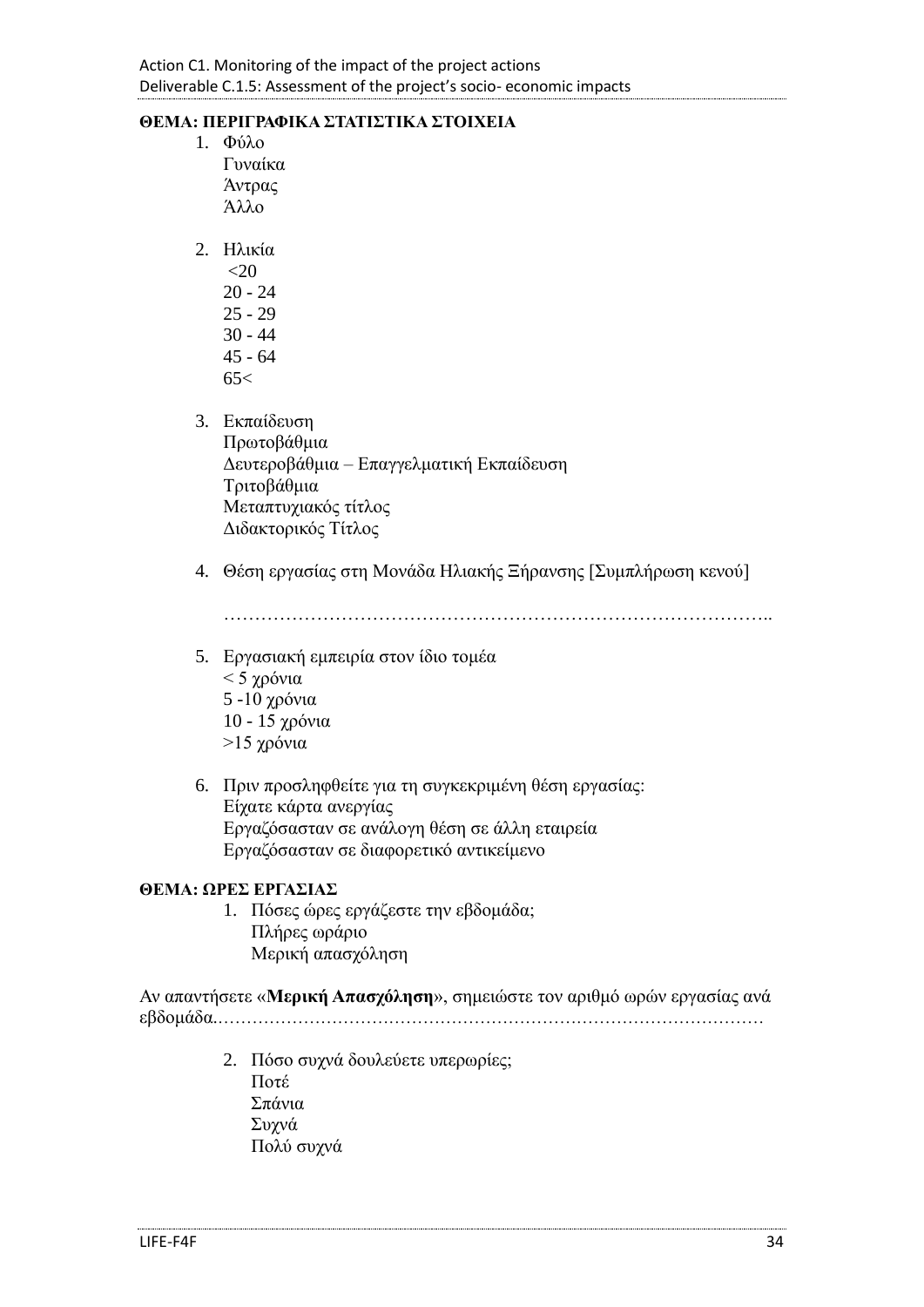3. Το σύνολο των ωρών που απαιτούνται μέσα στην ημέρα για την εργασία μου (ώρες δουλειάς + χρόνος μετακίνησης) είναι: Πολύ λίγες Λίγες Κανονικές Πολλές Πάρα πολλές

#### **ΘΕΜΑ: ΥΓΙΕΙΝΗ ΚΑΙ ΑΣΦΑΛΕΙΑ (ΣΤΗΝ ΕΡΓΑΣΙΑ)**

- 1. Στην εργασία σας πιστεύετε ότι εκτίθεστε σε διάφορες μορφές ρύπων; Ποτέ Σχεδόν ποτέ Περίπου στη μισή διάρκεια Σχεδόν καθ' όλη τη διάρκεια Καθ' όλη τη διάρκεια
- 2. Παρέχεται ειδικός εξοπλισμός ατομικής προστασίας όποτε χρειάζεται; Ναι Όχι
- 3. Χρησιμοποιείτε τον εξοπλισμό όταν απαιτείται; Ποτέ Μερικές φορές Σχεδόν πάντα Πάντα
- 4. Πόσο καλά πληροφορημένος/η θα λέγατε ότι είστε όσον αφορά τους κινδύνους και τα θέματα ασφαλείας στον χώρο εργασίας σας; Καθόλου πληροφορημένος Όχι πολύ καλά πληροφορημένος Καλά πληροφορημένος Πολύ καλά πληροφορημένος
- 5. Έχουν συμβεί εργατικά ατυχήματα στον χώρο εργασίας σας; Ναι Όχι Δεν γνωρίζω
- 6. Πόσο συχνά συμβαίνουν εργατικά ατυχήματα στον χώρο εργασίας σας; Ποτέ Πολύ σπάνια Σπάνια Συχνά Πολύ συχνά Δεν γνωρίζω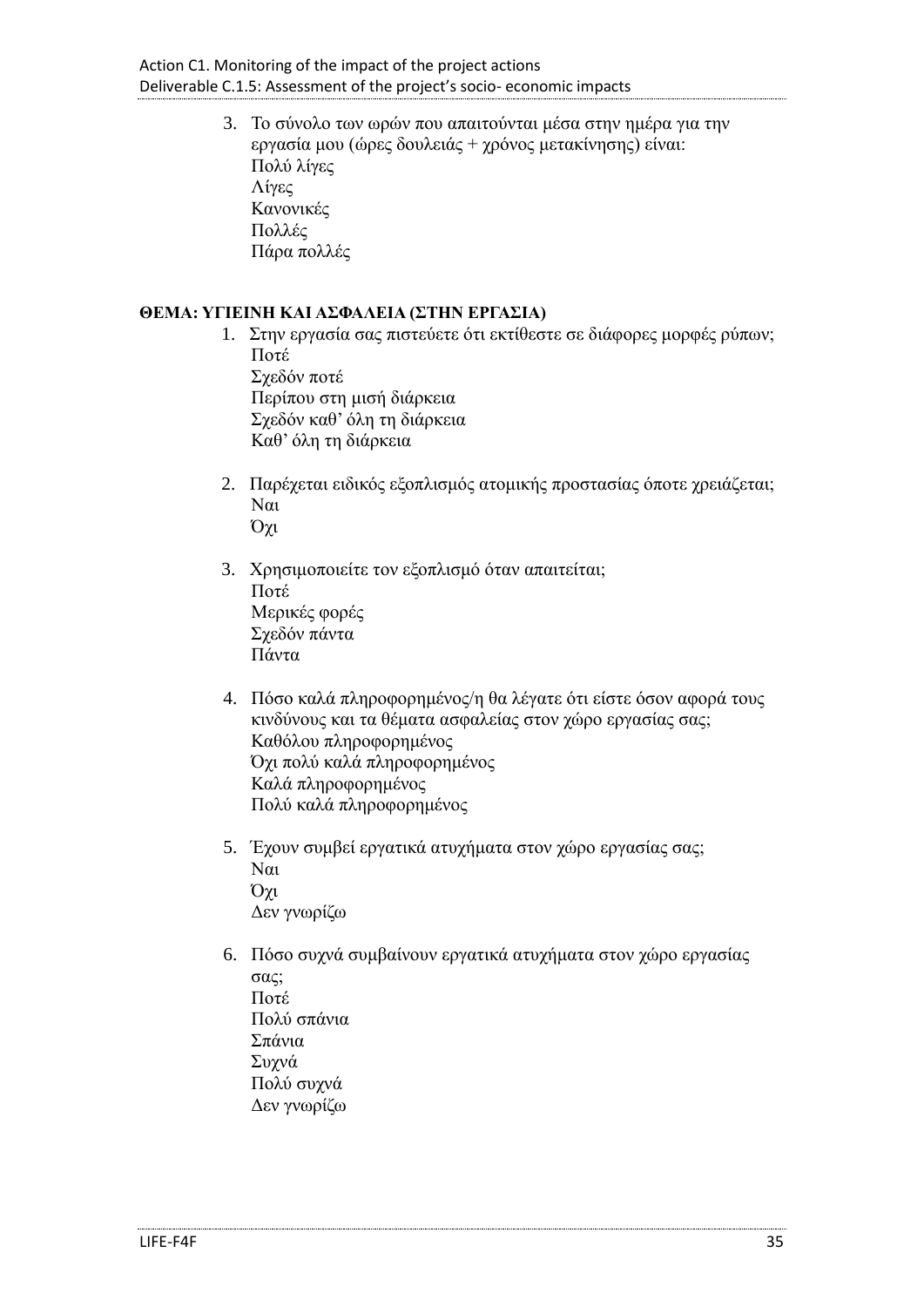#### **ΘΕΜΑ: ΕΡΑΣΙΑΚΑ ΔΙΚΑΙΩΜΑΤΑ**

- 1. Τι είδους σύμβαση έχετε; Αορίστου χρόνου Ορισμένου χρόνου Προσωρινή σύμβαση Σύστημα μαθητείας Καμία σύμβαση Δεν Απαντώ
- 2. Υπάρχει η δυνατότητα δημιουργίας σωματείου? Ναι Όχι Δεν γνωρίζω
- 3. Γίνονται προσλήψεις από κοινωνικά ευπαθείς ομάδες; Ναι Όχι Δεν γνωρίζω
- 4. Τηρούνται οι όροι των συμβάσεων; Ναι Όχι Δεν γνωρίζω
- 5. Παρέχεται κοινωνική ασφάλιση; Ναι Όχι Δεν γνωρίζω

#### **ΘΕΜΑ: ΠΑΡΟΧΕΣ/ ΣΥΝΘΗΚΕΣ**

- 1. Ποιο είναι το κύριο μέσο μετακίνησης που χρησιμοποιείται για τη μετακίνησή σας προς και από τον χώρο εργασίας σας; ΙΧ Λεωφορείο Άλλο [Συμπληρώστε] ………………………………
- 2. Ποιο είναι το κόστος που απαιτείται για την μετακίνησή σας από και προς τον χώρο εργασίας σας; [Συμπλήρωση κενού] ,,,,,,,,,,,,,,,,,,,,,,,,,,,,
- 3. Είστε ικανοποιημένος/η με το κόστος μετακίνησης; Καθόλου ικανοποιημένος/η Όχι πολύ ικανοποιημένος/η Ικανοποιημένος/η Πολύ ικανοποιημένος/η
- 4. Προσφέρονται επιπλέον παροχές από τον εργοδότη σας; Ναι Όχι
- 5. Αν ναι, οι παροχές που προσφέρονται είναι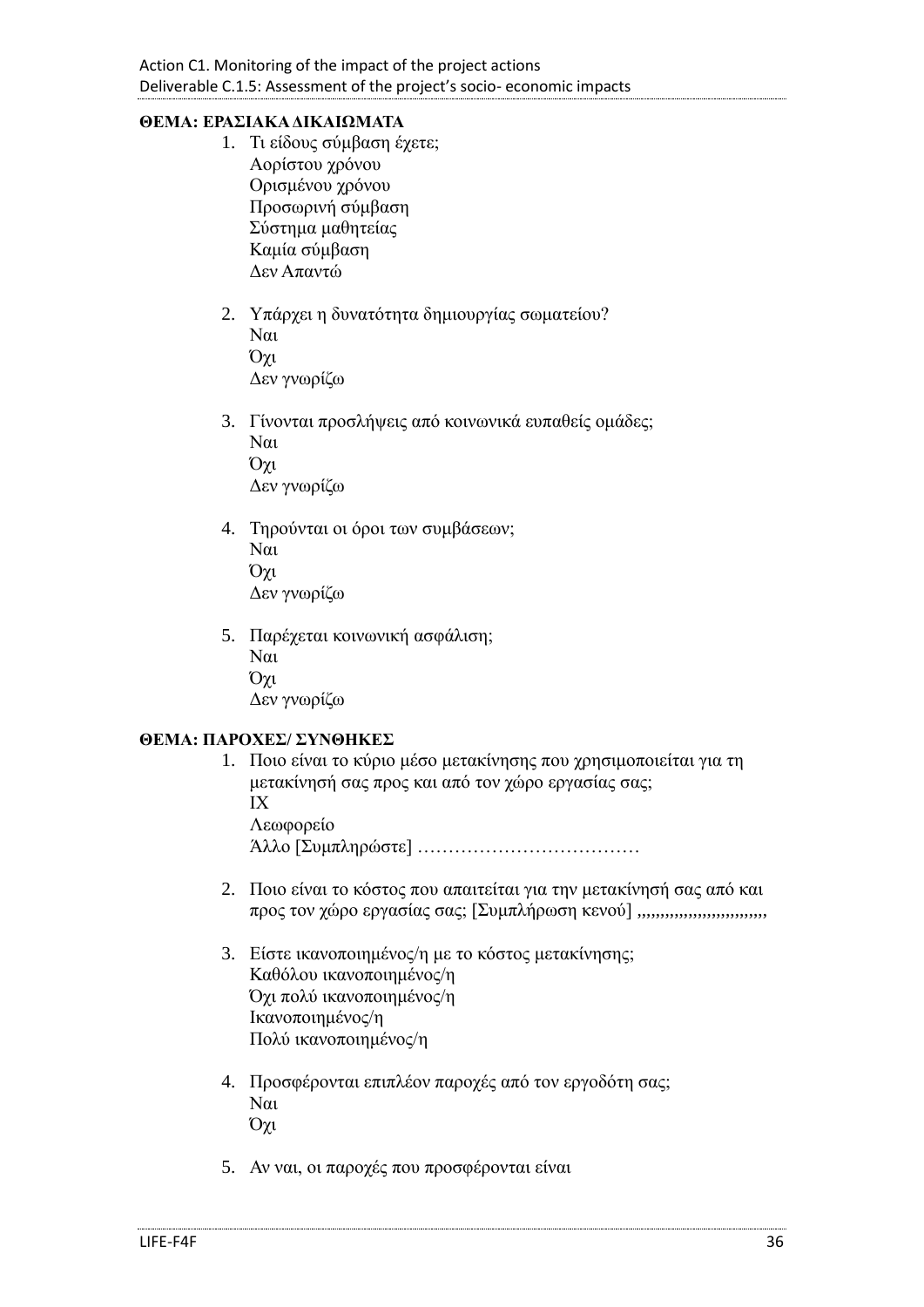Δωρεάν μετακίνηση προς την εργασία Δωρεάν σίτιση Άλλο [Συμπληρώστε] …………………......

6. Είστε ικανοποιημένος/η με τις συνθήκες στον χώρο εργασίας σας Καθόλου ικανοποιημένος/η Όχι πολύ ικανοποιημένος/η Ικανοποιημένος/η Πολύ ικανοποιημένος/η

#### **ΘΕΜΑ: ΚΑΘΗΜΕΡΙΝΗ ΖΩΗ/ ΠΡΟΣΩΠΙΚΗ ΙΚΑΝΟΠΟΙΗΣΗ**

Παρακαλώ συμπληρώστε τον παρακάτω πίνακα

- **1 = Διαφωνώ απόλυτα**
- **2 = Διαφωνώ**
- **3 = Είμαι ουδέτερος/η**
- **4 = Συμφωνώ**
- **5 = Συμφωνώ απόλυτα**

1 2 3 4 5

Το εισόδημά μου ικανοποιεί τις ανάγκες μου

Με τη δουλειά αυτή έχει βελτιωθεί το επίπεδο ζωής μου

Με τη δουλειά αυτή νιώθω ότι συμβάλλω στην κοινωνία/ νιώθω ηθική ικανοποίηση

Πιστεύω πως αυτή η δουλειά θα συμβάλλει στην επαγγελματική μου σταδιοδρομία

Η δουλειά αυτή με έχει κάνει να αλλάξω τις συνήθειες μου όσον αφορά την διαχείριση των αποβλήτων που παράγω ο ίδιος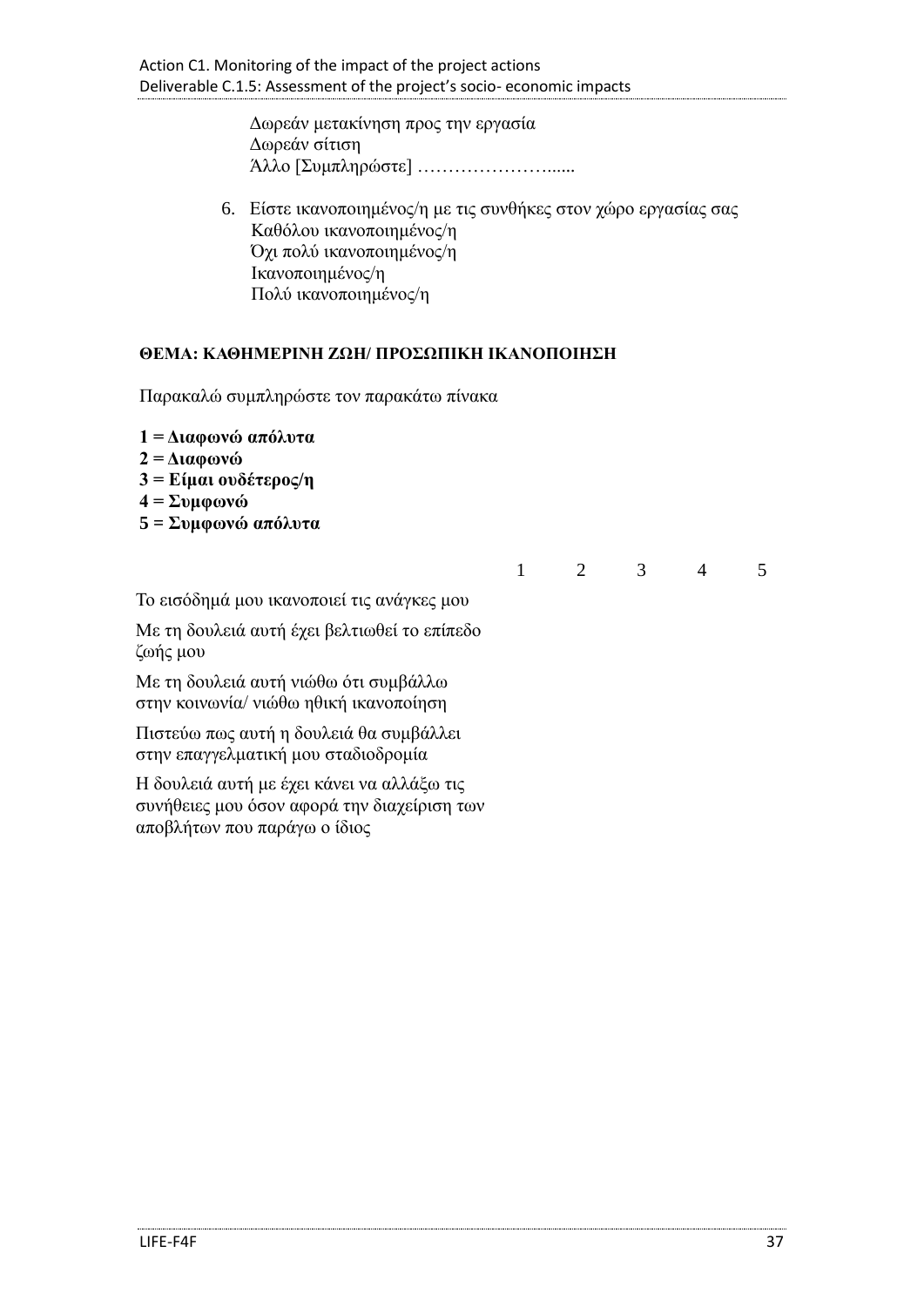## <span id="page-37-0"></span>*ANNEX 2. Ερωτηματολόγια Διαγνωστικής Έρευνας - Καταναλωτές*

ΧΑΡΟΚΟΠΕΙΟ ΠΑΝΕΠΙΣΤΗΜΙΟ HAROKOPIO UNIVERSITY



**LIFE15 ENV/GR/000257 LIFE-F4F (Food for Feed)** 

Τo ερωτηματολόγιο που ακολουθεί, εκπονήθηκε στο πλαίσιο του ευρωπαϊκού προγράμματος LIFE: «Food for Feed: An Innovative Process for Transforming Hotels' Food Wastes into Animal Feed». (Καινοτόμος Διεργασία για τη Μετατροπή των Ξενοδοχειακών Αποβλήτων Τροφών σε Ζωοτροφή, LIFE-F4F).

Στο πρόγραμμα αυτό συμμετέχουν ο Ενιαίος Σύνδεσμος Διαχείρισης Απορριμμάτων Κρήτης (Ε.Σ.Δ.Α.Κ.), το Γεωπονικό Πανεπιστήμιο Αθηνών, το Χαροκόπειο Πανεπιστήμιο, το Freie Universität Berlin (Ελεύθερο Πανεπιστήμιο του Βερολίνου) και το Τεχνολογικό Εκπαιδευτικό Ίδρυμα (ΤΕΙ) Κρήτης (σήμερα, Ελληνικό Μεσογειακό Πανεπιστήμιο).

Το έργο (project) **Food4feed,** που χρηματοδοτείται από την Ευρωπαϊκή Ένωση (LIFE15 ENV/GR/000257), έχει ως κύριο στόχο την αξιοποίηση υπολειμμάτων τροφίμων από καταστήματα μαζικής εστίασης (ξενοδοχεία, εστιατόρια) για παραγωγή ζωοτροφής που προορίζεται για διατροφή ζώων συντροφιάς (σκύλοι, γάτες), γουνοφόρων και ενδεχομένως παραγωγικών μονογαστρικών (χοίροι, πτηνά) στο μέλλον.

Το έργο υλοποιείται στην Κρήτη, όπου συλλέγονται τα υπολείμματα τροφίμων (λαχανικά, φρούτα, ζυμαρικά, ψωμιά, γλυκά, τυριά, λίπη, έλαια, κρέατα) από κάποιες μεγάλες ξενοδοχειακές μονάδες και μεταφέρονται στις εγκαταστάσεις του έργου για διαλογή, έλεγχο (ως προς τη σύνθεση, χημική σύσταση, μικροβιακό φορτίο, μυκοτοξίνες, αντιδιαιτητικούς παράγοντες κ.ά.) και ξήρανση σε ειδική κατασκευή με αξιοποίηση της ηλιακής ενέργειας (φωτοβολταϊκά).

Το υλικό (προϊόν) που προκύπτει είναι πλούσιο σε πρωτεΐνες και λιπαρές ουσίες (περί το 22% και 24% σε ξηρή βάση αντίστοιχα) και είναι απόλυτα ασφαλές για διατροφή συγκεκριμένων ειδών ζώων σύμφωνα με την ισχύουσα νομοθεσία.

Γενικότερα, τα υπολείμματα αυτά ανέρχονται σε χιλιάδες τόνους και αποτελούν άριστη πηγή ενέργειας, πρωτεϊνών και λοιπών θρεπτικών συστατικών για διατροφή των ζώων. Με το έργο αυτό, στα πλαίσια της κυκλικής οικονομίας, θα αξιοποιηθούν με ασφάλεια και θα περιοριστεί η επιβάρυνση του περιβάλλοντος που γίνεται με την απόρριψή τους.

Στο πλαίσιο ολοκλήρωσης του έργου θα ενδιαφερόμασταν για την γνώμη των πολιτών (καταναλωτών, σχετικών επαγγελματιών και επιχειρηματιών κ.ά.) όσον αφορά στην ιδέα και στον στόχο του έργου. Παρακαλούμε λοιπόν όπως διαθέσετε λίγο από τον χρόνο σας για τη συμπλήρωση του ακόλουθου ερωτηματολογίου.

Η ερευνητική ομάδα του **Food4feed**



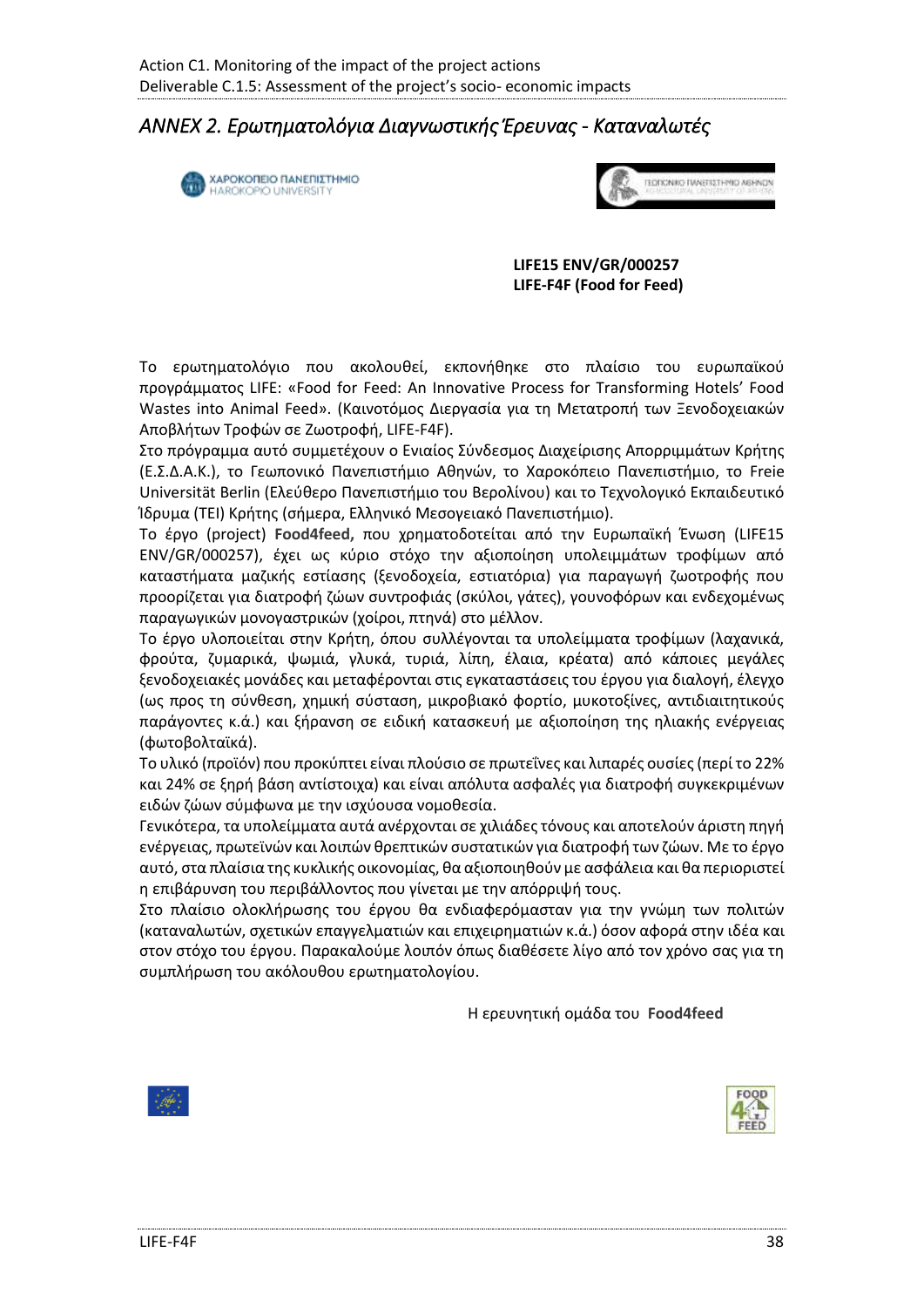**Το έργο F4F (**<https://life-f4f.gr/en/>**) που χρηματοδοτείται από την Ευρωπαϊκή ένωση έχει στόχο να αξιολογήσει αν τα υπολείμματα τροφών από ξενοδοχεία μπορούν να αποτελέσουν συστατικό ζωοτροφών (σε ποσοστό συμμετοχής 5-15%).**

**Θα θέλαμε να ξέρουμε τη γνώμη σας για την ιδέα και το στόχο του έργου. Για το λόγο αυτό δημιουργήσαμε το παρακάτω σύντομο ερωτηματολόγιο, εκτιμώντας ιδιαίτερα τη συμμετοχή σας στην απάντησή του** *(παρακαλούμε απλώς κάντε αριστερό κλικ στο ανάλογο κουτάκι, η αναίρεση γίνεται με τον ίδιο τρόπο)***.**

**1) Πως βαθμολογείτε τη χρησιμοποίηση των υπολειμμάτων τροφών στη διατροφή των ζώων?**

 ☐χωρίς προβλήματα ☐επικίνδυνη ☐έχει θετικά και αρνητικά ☐δε γνωρίζω

#### **2) Ποια είδη ζώων φαντάζεστε ότι θα μπορούσαν να καταναλώσουν τροφή στην οποία έχουν χρησιμοποιηθεί υπολείμματα τροφών από ξενοδοχεία?**

*Μπορείτε να δώσετε περισσότερες της μίας απαντήσεις* ☐γάτες και σκύλοι ☐χοίροι ☐γουνοφόρα ζώα ☐πτηνά

**3) Πως βαθμολογείτε τη χρησιμοποίηση των υπολειμμάτων τροφών των ξενοδοχείων στα σιτηρέσια των ζώων λαμβάνοντας υπόψη την προστασία του περιβάλλοντος?**

☐σημαντική ☐ άσχετη ☐ μέτρια ☐ δεν γνωρίζω

#### **4) Θα αγοράζατε μια εμπορική τροφή για κατοικίδια συντροφιάς (γάτες- σκύλους) που περιέχει υπολείμματα τροφών για το κατοικίδιο σας?**

☐ναι ☐ όχι ☐ δεν γνωρίζω

**5) Θα αγοράζατε προϊόντα ζωικής προέλευσης (π.χ. κρέας, αυγά, γαλακτοκομικά) από μια κτηνοτροφική μονάδα στην οποία τα ζώα διατρέφονται με σιτηρέσιο στο οποίο συμμετέχουν υπολείμματα τροφών ξενοδοχείων?**

☐ναι ☐όχι ☐δεν γνωρίζω

#### **6) Ποιο είδος υπολειμμάτων φαντάζεστε ότι θα μπορούσε να χρησιμοποιηθεί στα σιτηρέσια των ζώων?**

*Μπορείτε να δώσετε περισσότερες της μίας απαντήσεις*

| □φρούτα και λαχανικά | □κρέας | □ζυμαρικά, πατάτες, ρύζι |
|----------------------|--------|--------------------------|
| □ψωμιά, μπισκότα     |        |                          |

#### **7) Πως βαθμολογείτε την υγιεινή των ζωοτροφών που περιέχουν υπολείμματα τροφών ξενοδοχείων?**

☐καλή ☐κακή ☐επικίνδυνη ☐δεν γνωρίζω

#### **8) Προς το παρών συλλέγονται υπολείμματα τροφών αποκλειστικά μόνο από ξενοδοχεία. Μπορείτε να φανταστείτε και άλλες πηγές τέτοιων υπολειμμάτων?**

*Μπορείτε να δώσετε περισσότερες της μιας απαντήσεις*

☐εστιατόρια, ταβέρνες, καφέ ☐φούρνοι ☐λαϊκές αγορές ☐supermarkets

#### **9) Έχετε κατοικίδια ζώα?**

*Μπορείτε να δώσετε περισσότερες της μίας απαντήσεις*